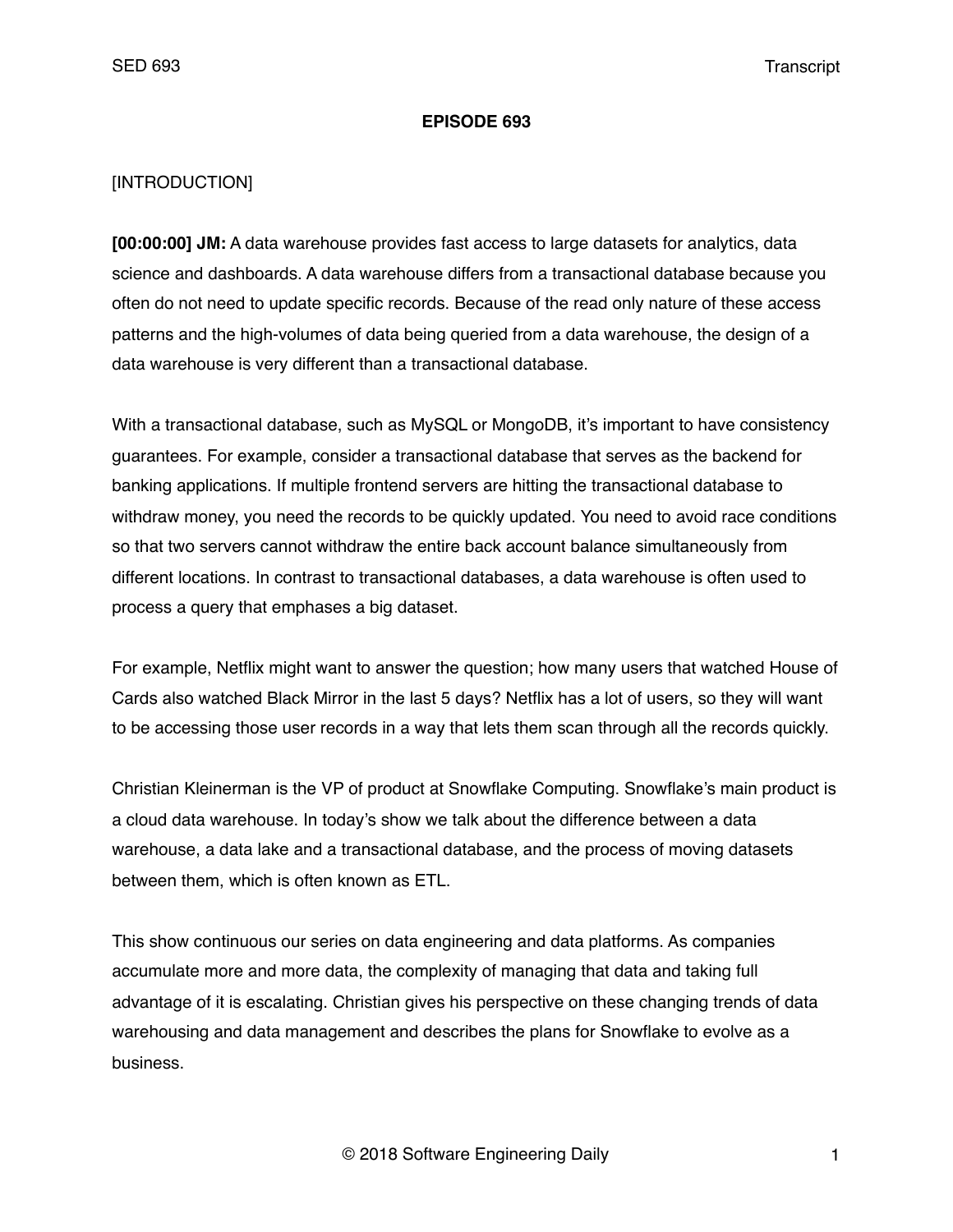Before we get started, I want to mention that Software Engineering Daily is looking for sponsors. If you're interested in reaching over 50,000 developers, you can go to softwareengineeringdaily.com/sponsor to find out more, and you can send us a message there. We'd love to hear from you. If you are an engineer working at a company that is marketing to developers or hiring developers, if you tell your marketing department or your recruiting department about us, that's one way to help us out. You can just tell them about softwareengineeringdaily.com/sponsor.

With that, let's get on with the show.

#### [SPONSOR MESSAGE]

**[00:02:48] JM:** I have learned a ton from QCon. QCon San Francisco takes place this year, November 5<sup>th</sup> through 9th, 2018, and I will be going for my fourth year in a row. I always love going and seeing the talks, and in between the talks I hang out and eat some mixed nuts, chat with other engineering leadership about the latest talks and stuff that they're seeing, the 50 different stream processing systems that we're seeing, the different databases we're seeing, and QCon is a place where senior software developers and team leaders and managers and senior leaders, they all gather together, and you have fantastic conversations. You have fantastic presentations, and it's extremely high quality. Its technical. A lot of it is also cultural and about management, and you can get \$100 by using the code SED100.

QCon is a great learning experience. The presentations this year include 18 editorial tracks with more than 140 speakers from places like Uber, Google, Dropbox, Slack, Twitter. They are curated high-quality talks, and you can get \$100 off if you use code SED100 at checkout for your ticket. Again, QCon San Francisco takes place November 5<sup>th</sup> through 9<sup>th</sup>, 2018, and the conference is the  $4<sup>th</sup>$  through 7<sup>th</sup>, November 8<sup>th</sup> through 9<sup>th</sup> are the workshops. You can go to qconsf.com to find out more.

Thank you to QCon. If you are going to buy a ticket, please use code SED100, and we really appreciate the sponsorship of QCon.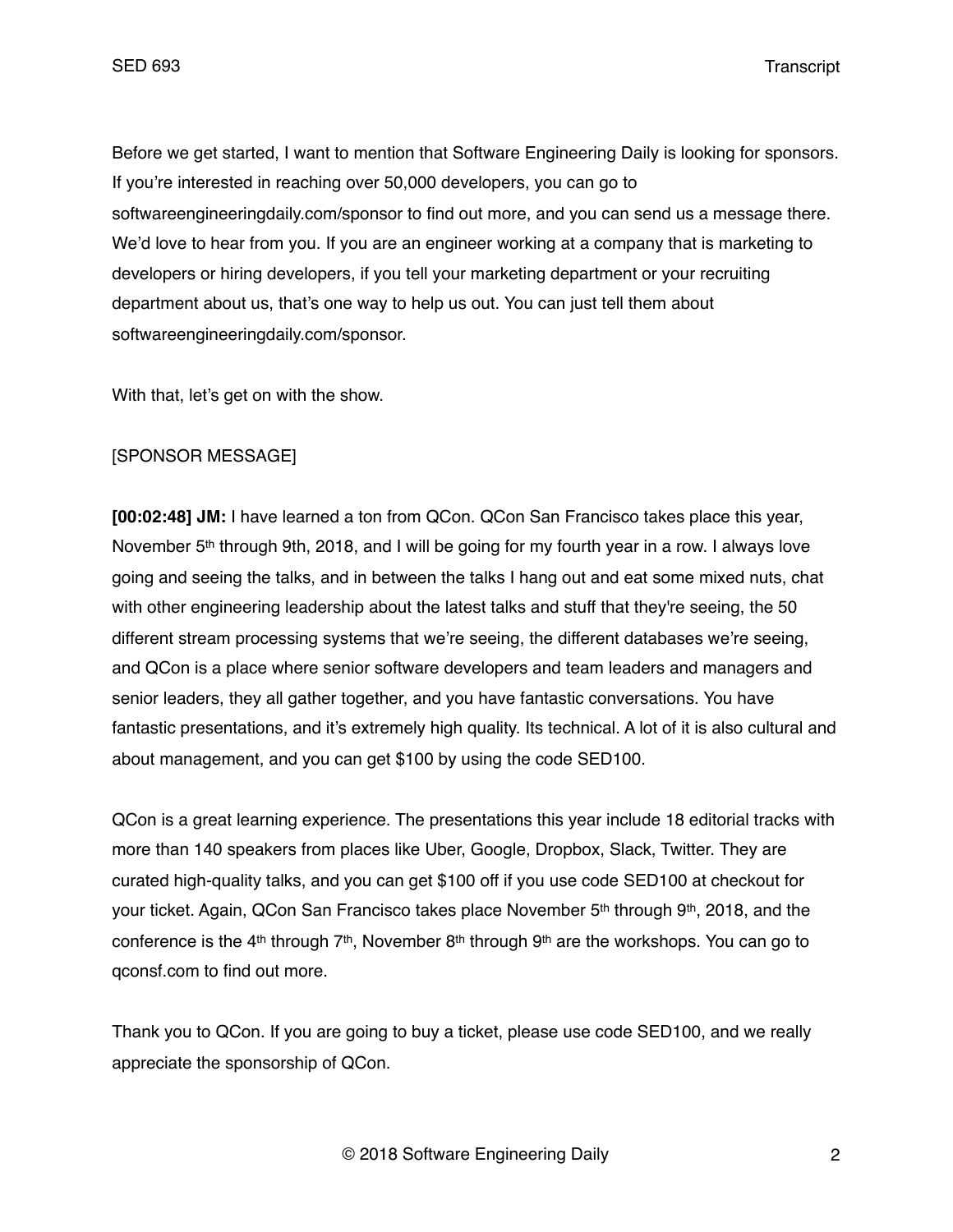### [INTERVIEW]

**[00:04:46] JM:** Christian Kleinerman, you are VP of product at Snowflake Computing. Welcome to Software Engineering Daily.

**[00:04:51] CK:** Thank you for having me.

**[00:04:52] JM:** The flagship product of Snowflake is a data warehouse, and I'd like us to talk through what a data warehouse is and how it fits into a data platform to kick off our conversation. How do you define that term that data warehouse?

**[00:05:10] CK:** Yes. I think a data warehouse is a system that serves as a repository for data. Usually the data comes from multiple sources. It doesn't have to come from multiple sources. It can be one or multiple. The primary use, primary purpose is to enable reporting and analytics basically to get value to their insights to get understanding from that data. That is like the shorter description on what data warehousing is.

**[00:05:39] JM:** has the number of use cases expanded from reporting and analytics to things like machine learning?

**[00:05:47] CK:** For sure. For sure, I think it's a continuum. I don't know that it went from – There's no machine learning to all of a sudden we have a new use case. I think data warehouses are used for analytics in general, and the types of analytics evolve overtime. We used to have simple aggregates where you could just count, say, the total sales with total number of events that happened some period of time. Then you ended up with more interesting analytical questions where you could say, "Show me a moving average or show me a rolling sum based on some window." Then as you get into linear regressions and more sophisticated types of analytics, it blends into the predictive capability of machine learning, which his obviously one of the hardest trends today in the analytics world for today, and it's a big complement to expansion to what traditionally data warehouses have been.

**[00:06:42] JM:** You're describing some use cases such as analytics and machine learning. These use cases often involve large datasets. How does the requirements of a data warehouse

© 2018 Software Engineering Daily 3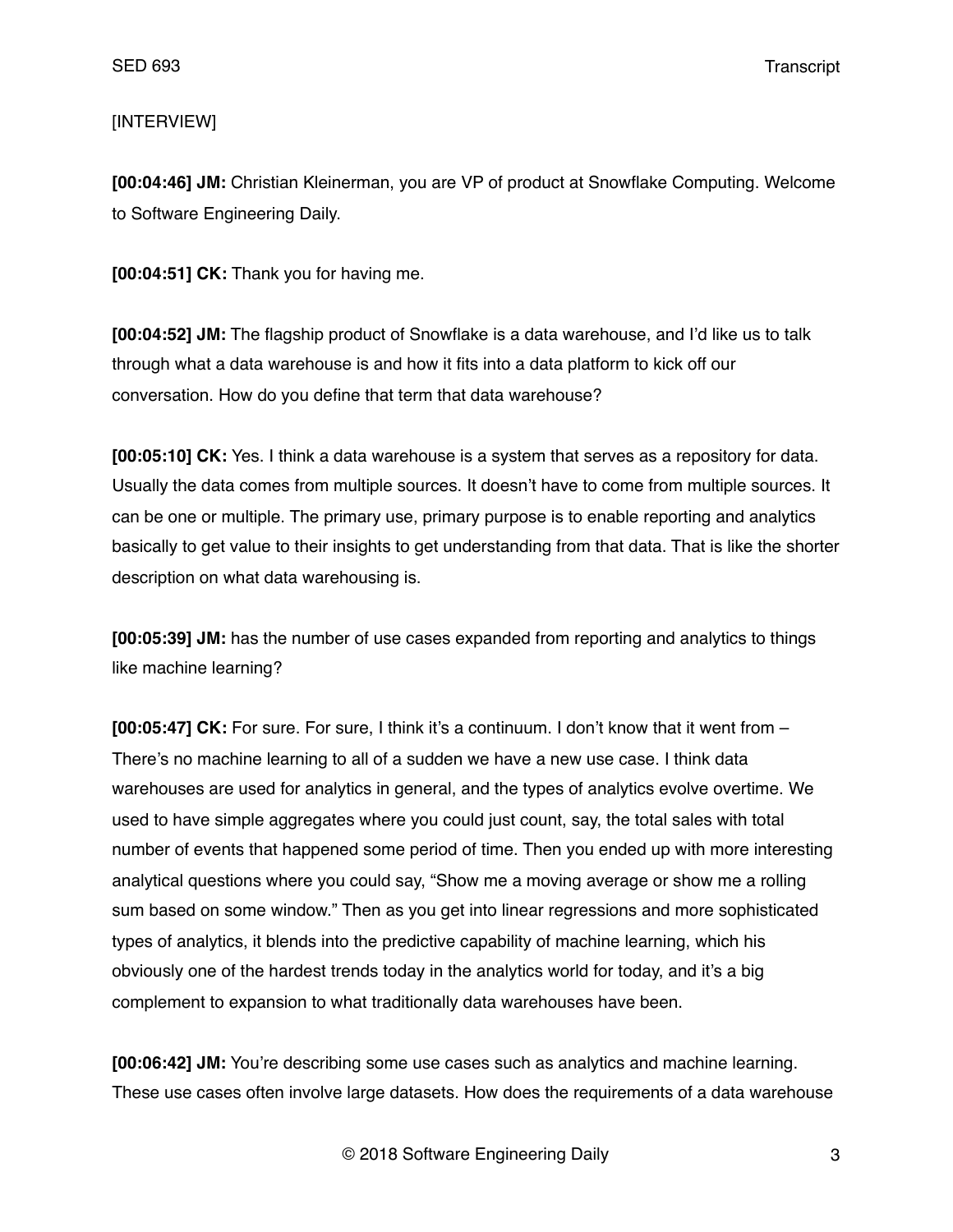and the access patterns and the engineering of a data warehouse, how does it compare to what we commonly refer to as a database?

**[00:07:03] CK:** I think database is the more collective term for a system that helps you store and manage data. I think over many years, there was no distinction on types of databases and storing data was storing data and that was it. Over time, I think this goes back 15, 20 years back, the databases started to get specialized based on the purpose and use case that was needed. I think, today, the market is split primarily on the operational database on one side and the data warehouse on the other side. The operational one being a database that is used for transactional activity operational activity, say, if you are building an application and you want to record every single interaction that the user is doing and show quick back and forth on edit a record, modify a record, display a record, that's more what a traditional operational database does. A data warehouse is a database in the context of let's get larger volumes of data. Let's get analytics. Let's get insights out of the data. So they have some commonalities and you'll find use cases that blend between those two worlds, but primarily the data warehouse is the use case we have a data repository for analytics.

**[00:08:25] JM:** There was this notorious paper that came out, it might have been 10 years ago, something like that, from Michael Stonebraker about the age of one-size-fits-all being over. I think you described some of the characteristics of what we have seen. One-size-fits-all meaning you need more than one data storage system at this point, because you have different applications that have different access requirements. You might have a search application that needs to access a database that's based around search. You might have a transactional data storage system, like if I'm requesting an Uber ride, then I need certain requirements. I need the database to be really consistent for my session of the Uber ride. But then if you have machine learning applications or batch or analytical applications that you're going to run large queries over collections of Uber rides, the access patterns for the analytical jobs are going to be very different than the user who's standing by the side of the street trying to get an Uber ride.

**[00:09:42] CK:** That's right. I think about my background. I was in Microsoft in the SQL server team for many years, and back then it was true, as you said, a single database system, and it was meant to support all types of database activity. The big realization over the years is that if you knew the use case, if you knew that you were going to record the Uber ride request and find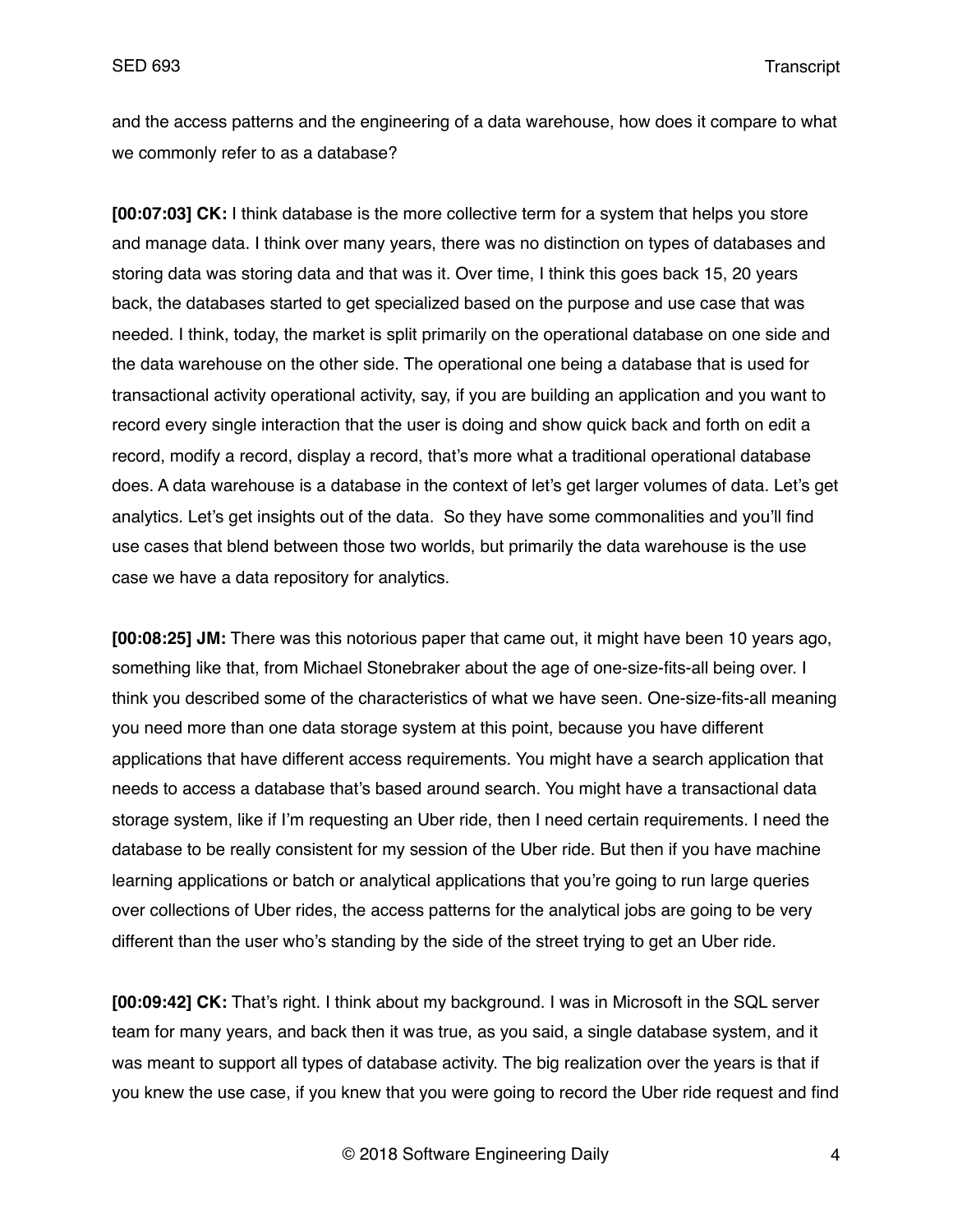the driver, etc., and separate that use case from the, "Show me a total number of trips across all Uber riders." Once you understand those use case, you realize that you will build the underlying platform in different ways, and that is effectively what Stonebraker's paper alludes to and is effectively what the industry is, where you do have a differentiation of use cases. As a platform builder, when you understand the use cases better and you can design for each individual, you can provide a better answer and a better solution for each of these cases.

**[00:10:41] JM:** There's a term called ETL, extract, transfer and load, and this term confused me for a long time, but I think I understand it now. Is ETL a way of describing how you are getting data from one place to another? For example, you have this operational database, the database that's serving my queries of requesting of an Uber ride and managing my session while I'm riding around in Uber. That's one database. That's often times a source of a lot of data. Then you have to run an ETL job to get that data into a data warehouse, or a data lake, or some other kind of data system.

**[00:11:23] CK:** That's right. I think it is a traditional form of preparing data to go from whatever its sourced system is to a system for analysis. The ETL, the acronym helps think through the sequence of steps. The first one is extract. Usually, technologies that provide ETL have a number of connectors that can go through a variety of systems and connect to those systems and query and get data. That's the extract piece.

The T goes for transform, which most often all of these data sources do not have a common representation of a data, say, the name that I use for you one system may not be exactly the same name that I have in another system, or a physical address may be different. So a transformation usually alludes to data preparation, data cleansing, making sure that the data will make sense once I analyze it. The last piece, the loading is how do you get into the data warehouse or into the analytics system, and the operation is common referred as, "I am going to load the data," and then you can start asking questions and getting value and getting insights out of the data.

The traditional flow, I don't know – Have you heard about the ELT, which is a slightly reversal on the operations?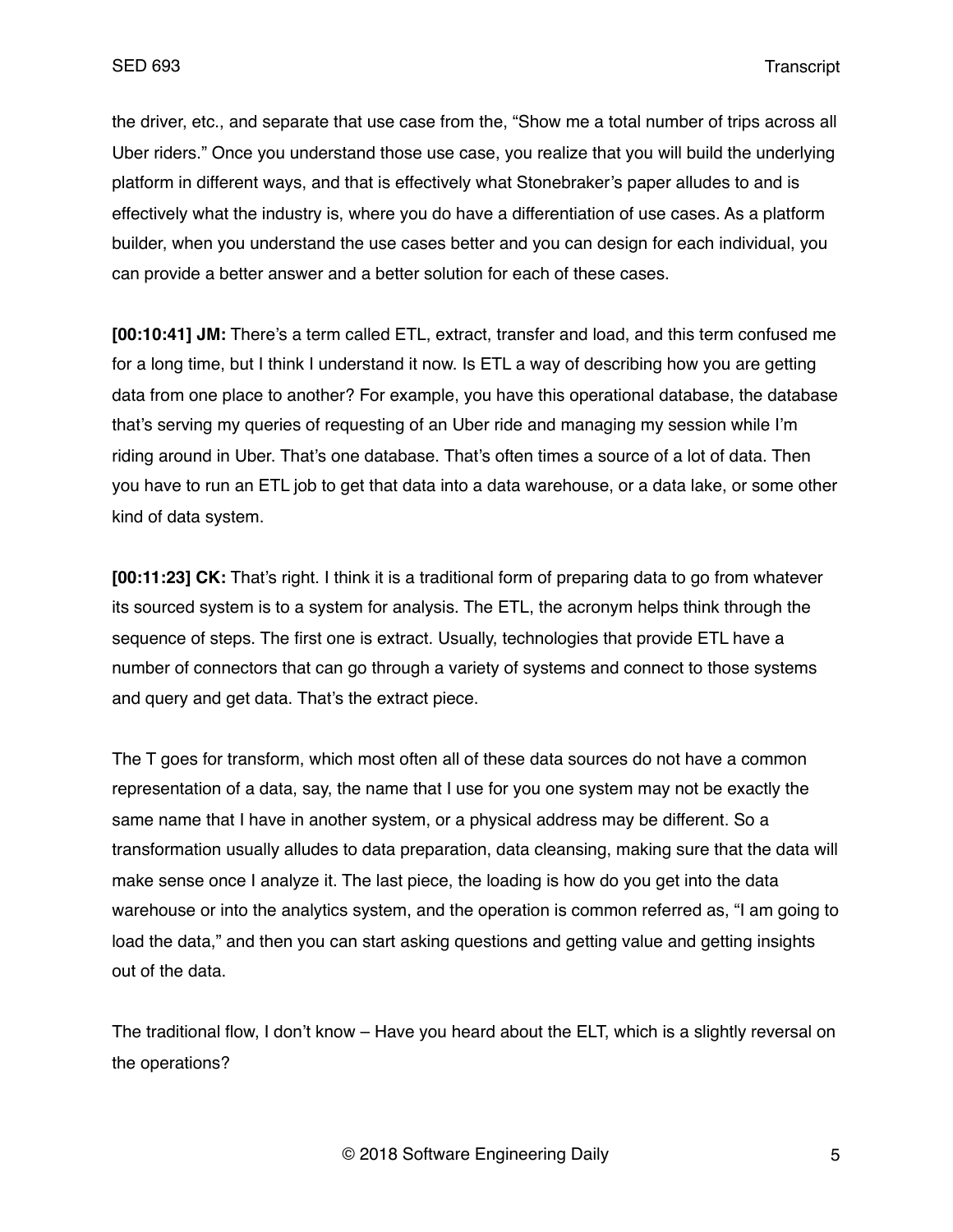**[00:12:47] JM:** No. Tell me about that.

**[00:12:48] CK:** Traditionally, the flow was ETL because the cycles, the CPU cycles and the resources on the data warehouse on the analytic system were limited and were often more expensive. But with the event of parallel computing and more commodity hardware, etc., a common pattern, and we see this a lot from our customers today, is to do ELT, which is you extract the data, then you load it into a raw form into the analytics system, the data warehouse. Within the data warehouse, then you transform it and do the preparation and the cleansing that I described. It has been a significant shift into how data gets prepared for analytics in the last few years. Even though there is still obviously many customers doing ETL and there's room for it, we see a big trend towards ELT type of preparation of data.

**[00:13:50] JM:** So the advantage of ELT versus ETL is what? Can you calcify what exactly is the advantage if you switch from ETL to ELT?

**[00:14:01] CK:** Yeah. It's a good question. Most often it's just the need to deal with fewer systems. It could have been that you had one system to do the transformations. When I say one system, it could be a platform and a specific programming language and a specific form of source control. You had to know how to control or manage these transformations.

Then once you have it into the data warehouse, you end up having, again, some set of scripts and governance, etc. In the ELT world, you end up having all of the operations consolidated in your data warehouse or your analytic system. From a manageability and governance, respectively in maybe simpler workflow, and I think that's one of the main advantages.

**[00:14:43] JM:** As we continue to fill out the different components of a modern data platform, I'd like us to touch on the data lake as well. Eventually, we will get to talking more specifically about Snowflake, where you work. But I want to give a lay of the land for people who are less familiar with this area. What is a data lake and how does that compare to these other components of the data platform, like the data warehouse and the transactional database which we've talked about?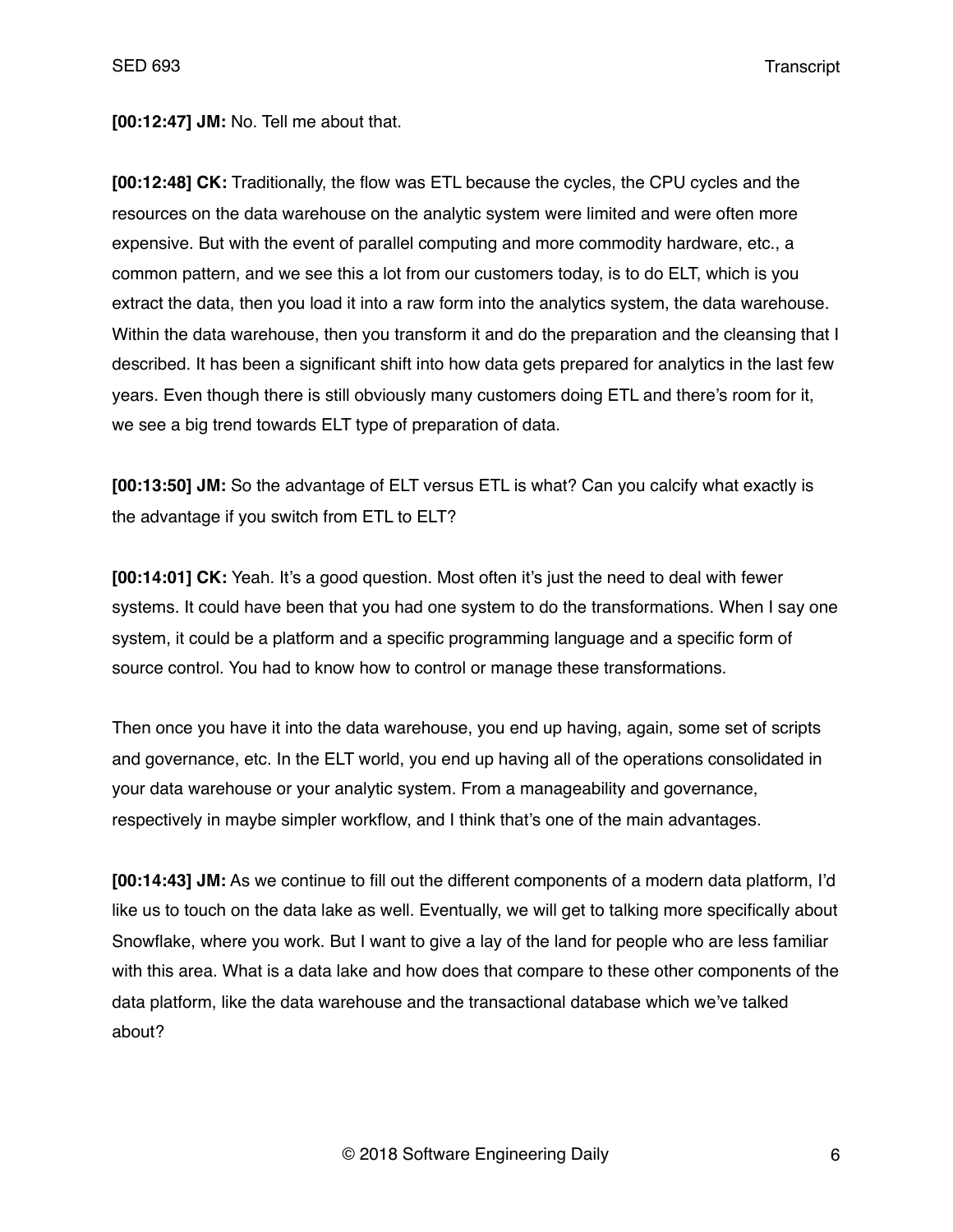**[00:15:13] CK:** Okay. Yes, I'll talk about them, and for sure when we get to the Snowflake part of the conversation, it's going to be interesting, because some of the concepts start to blur based on data and technology capability. But a high level, the notion of a data lake is sort of like born from a set of unmet needs from traditional analytic systems. Some of the promise of data lake – Data lake at a high level is similar, it's a repository where you can store data and prepare the data for analysis. The reason why it's different is on the data lake side, there's this promise that it will be able to accommodate all your data, and that's a big departure from how traditionally data warehouses were seen where you had to highly select and curate and subset the data. Where if the data lake says, "It doesn't matter what data you have. You can put all of your data in the data lake and have it in a single place," which is a compelling capability."

When it says all data, data lakes also refer to both structured relational data as well as semistructure data or unstructured data. Again, traditionally, relational data warehouses didn't have support for anything but relational data. So data lake again was a compelling answer, or is a compelling concept, because you don't have to now have different answers and different systems depending on the type of data.

The other notion on a data lake is that you store the data in its original form, similar to what I described in the ELT workflow, where you just load it and then later on you decide to transform it, the data lake says something very similar, you just give me the data in its raw form, later on you can decide what you want to transform or adapt the data to facilitate analysis. That was the last benefit of the data lake, which is if you compare it with how data warehouses traditionally used to work where you have to know what questions you want to ask, what SQL queries you want to write, and that's what inform what data you got into your data warehouse. The value proposition of the data lake as a model or a system is get all the data in its raw form. You do not need to know all of the queries and questions you want to ask. You can define those after the fact and go and then modify or transform the data as needed to answer those questions.

The summary of the data lake is a similar repository or a pattern for design that will accommodate all data regardless of structure and structural value and will let you keep it in this original form and transform it only later on as the questions or the SQL queries or the queries you need to run are better understood. I'll pause there, but obviously all of these is an artifact of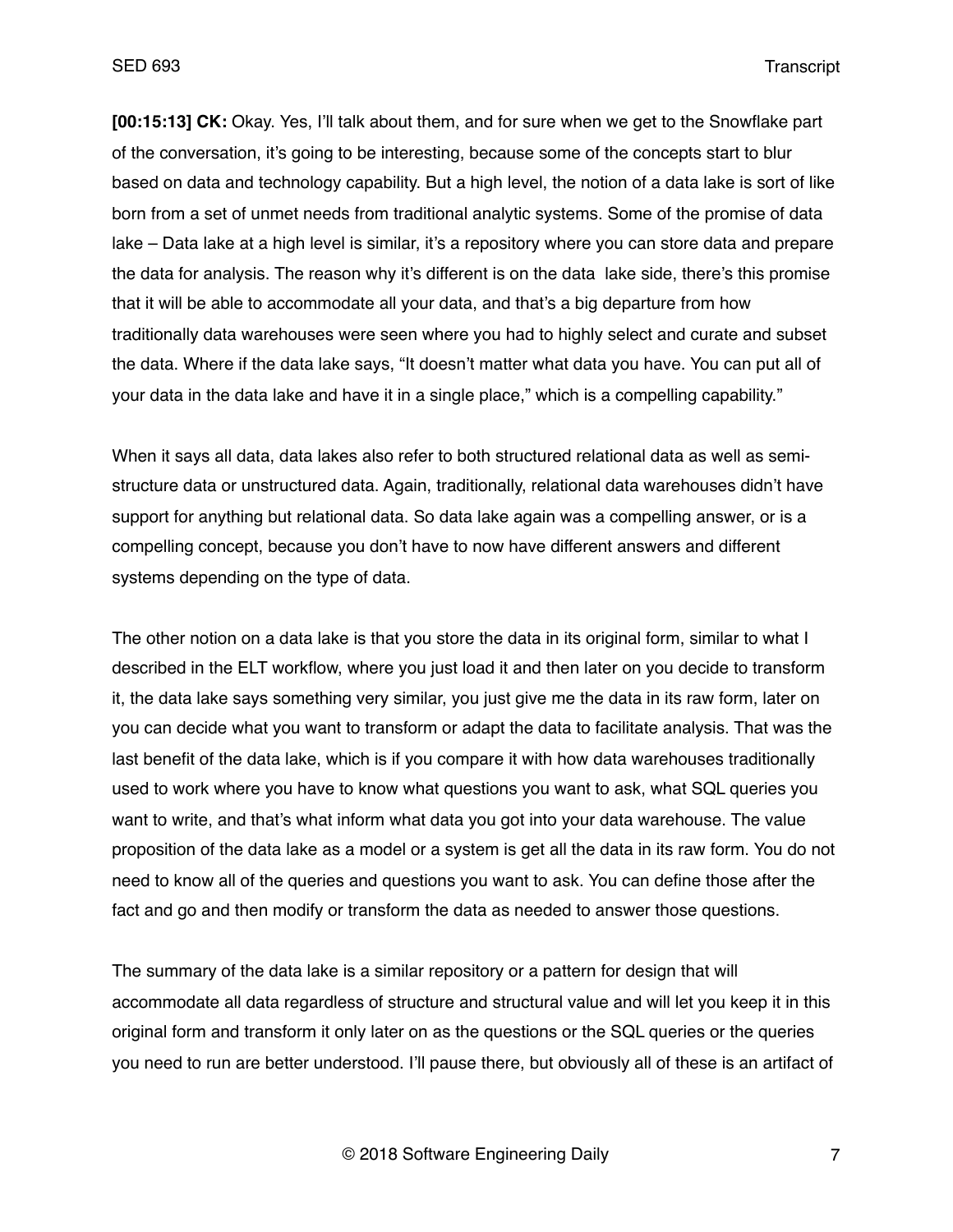what traditional data warehouse technology enabled, which a system like Snowflake would change.

# [SPONSOR MESSAGE]

**[00:18:30] JM:** OpenShift is a Kubernetes platform from Red Hat. OpenShift takes the Kubernetes container orchestration system and adds features that let you build software more quickly. OpenShift includes service discovery, CI/CD built-in monitoring and health management, and scalability. With OpenShift, you can avoid being locked into any of the particular large cloud providers. You can move your workloads easily between public and private cloud infrastructure as well as your own on-prim hardware.

OpenShift from Red Hat gives you Kubernetes without the complication. Security, log management, container networking, configuration management, you can focus on your application instead of complex Kubernetes issues.

OpenShift is open source technology built to enable everyone to launch their big ideas. Whether you're an engineer at a large enterprise, or a developer getting your startup off the ground, you can check out OpenShift from Red Hat by going to softwareengineeringdaily.com/redhat. That's softwareengineeringdaily.com/redhat.

I remember the earliest shows I did about Kubernetes and trying to understand its potential and what it was for, and I remember people saying that this is a platform for building platforms. So Kubernetes was not meant to be used from raw Kubernetes to have a platform as a service. It was meant as a lower level infrastructure piece to build platforms as a service on top of, which is why OpenShift came into manifestation.

So you could check it out by going to softwareengineeringdaily.com/redhat and find out about OpenShift.

# [INTERVIEW CONTINUED]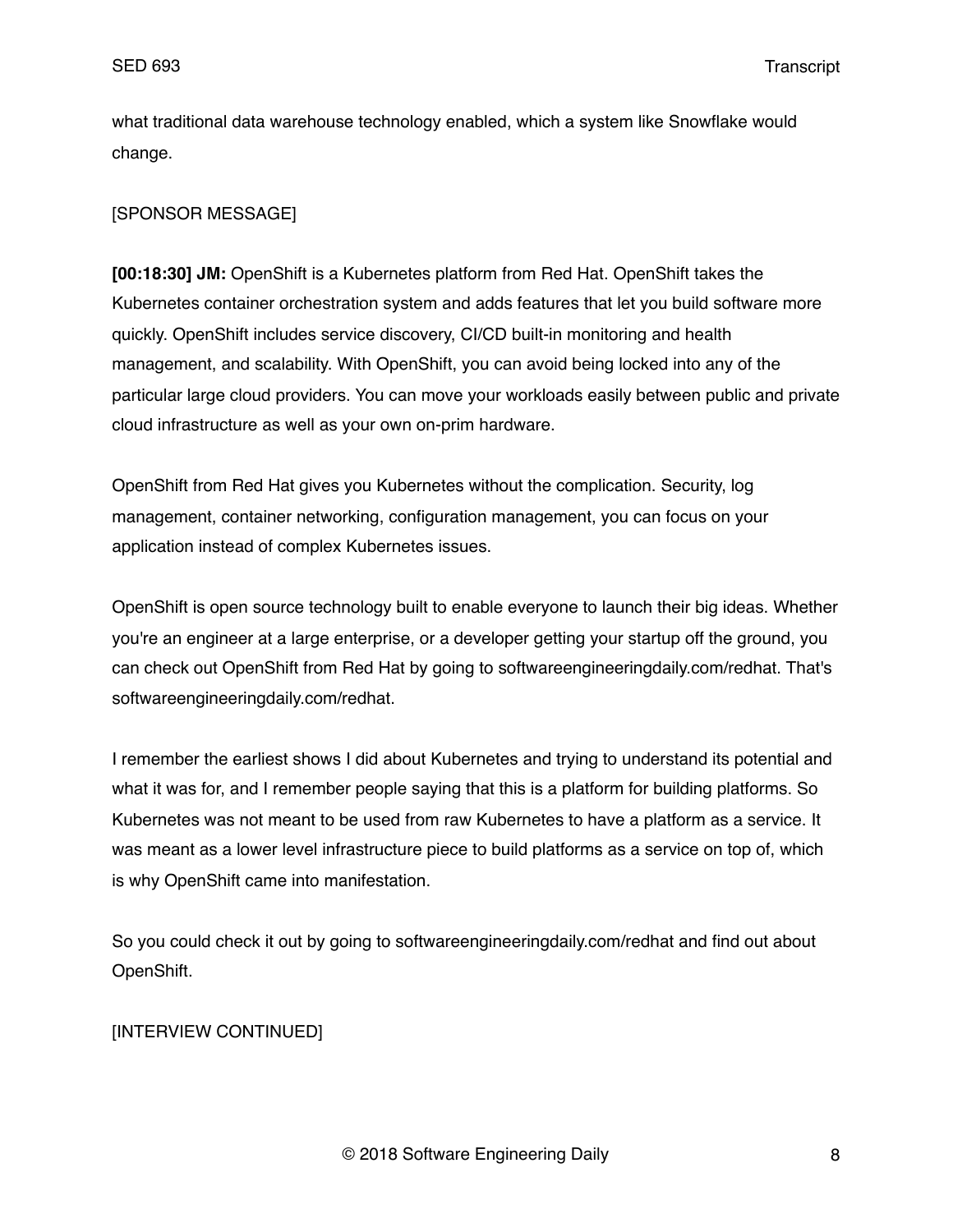**[00:20:38] JM:** We're in the midst of a lot of changes to what the data platform looks like, and I've stumbled into doing a bunch of shows about the world of the data platform. There was an episode we did recently that really calcified some of these questions that I guess a lot of different enterprises are asking, because Uber has a great engineering team and I've realized that even Uber is struggling with a lot of these issues, but the Uber data platform episode that we did, it was discussing this two-year project that it took over two years to build this system that took transactional data, the ride sharing data and did ETL jobs from the transactional data into the data lake, which I think was on S3, and they had to version the data in S3, I believe. Well, I guess S3 takes care of versioning for you to some degree, but they had their own schema list system because there's a difference between parts of the Uber data that is schematized, versus parts that are unstructured. Then they have this entire set of systems that sit on top of the data lake and pull data from the data lake into different kinds of data warehousing, or search systems, or machine learning systems, or stream processing systems, and it's a fastmoving space and it doesn't seem like anything is set in stone.

Then I look at Uber as an example, I'm sure an insurance company with as much data as Uber has the same problems that Uber has, and yet they're an insurance company. They don't have as many engineers as Uber has. It will be interesting to see – I mean, this is where a company like Snowflake comes in, of course, because this is the kind of customer that you might be selling to, is perhaps an insurance company that is having these problems and you can come to them and say, "Hey, we can help you figure this out, because we have a data platform for you. Can you tell me about some of the modern problems of the "data platform" that you see at a large enterprise, like an insurance company for example?

**[00:23:02] CK:** Yeah, sure. I think your premises is completely spot on. We do business with companies on every single industry and vertical, small companies, medium companies, large companies, and I think the problems are very, very common across all of them. Most interesting to me is that a good number of the problems that companies deal with are all about working around limitations on existing technology. I'll go to some of the examples and you'll see how in reality it's technology that is sort of getting in the way of having a smoother experience and focusing on getting value out of the data as supposed to wrangling infrastructure.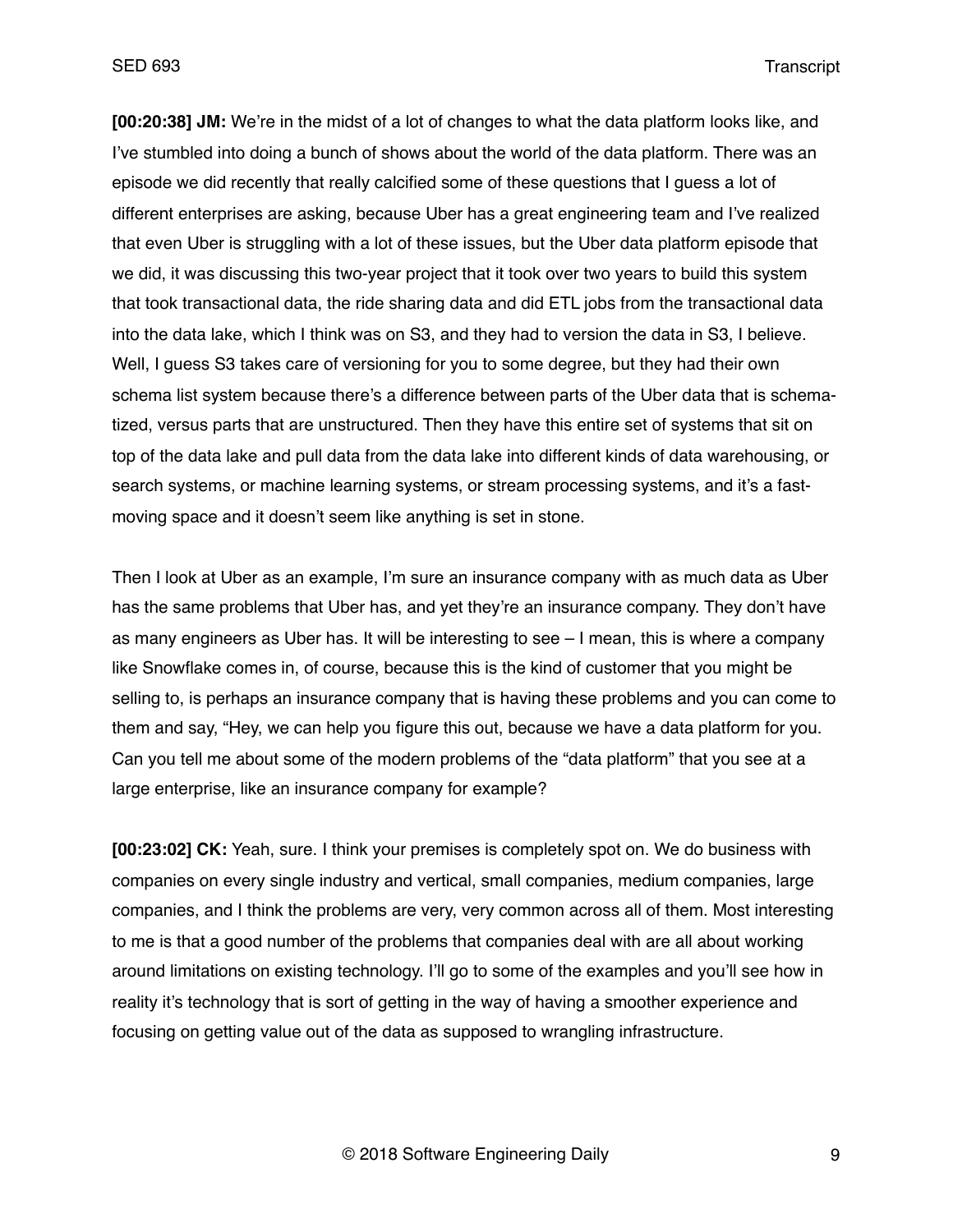A common problem that I see across the spectrum is the notion of data silos, which is companies have different systems and different repositories for different types of data. They may have – I think we talked a little about structured relational data on one side, versus semistructured and structured on the other. But they may also have the HR data in one system and the marketing data in another system and the sales data in another system.

Pretty much every company that I talk to and even being part of, they're trying to get comprehensive views of their customers, their products, their services, their activity, etc., and all of these silos get in the way. Then if you start the dialogue with any of these companies on, "So why do we have all these silos?" The conversation often shifts to, "Oh, because X, Y, Z system didn't have enough bandwidth, so we created a shard of the data, or because of latency reasons we bought the company and had [inaudible 00:24:55] technology and we don't have an easy way to integrate it, and the list goes on and on.

But most of the reasons are the technology is at fault, the technology is getting in the way and is leading to silos. That's one of the challenges that I see across the board. Another one is around access to data to a broad set of users. So data is seen in many companies as, "Oh! That's what the analyst do," and if your title doesn't say analyst, then you're not part of it.

Obviously, we're shirting into an era where data is a fundamental component into informing decisions, informing products and services, designs and development, and it should be accessible and available to everyone. Then you start asking, "Well, why does everyone not have access to the data or why can't everyone just go slice – I don't know, sales by region or by category or product, and then you run into, again, technology, "Oh, this system cannot deal with all of these users." We cannot support that many concurrent users, or they don't have the expertise to write proper queries without hurting other people on the system. It's a little bit surprising to me, which is, "Okay, some companies are ready to go and embrace data for everyone." But, again, the technology makes it hard such that either they're worried that it might affect the performance of executive dashboards or regular systems, or they simply don't have the technology that has the compute cycles and the ability to scale to the [inaudible 00:26:39].

The last piece that I hear pretty much every company wrestling with is around tuning the system in order to get fast insights. A concept that I spent a lot of time thinking through is a lot of time to

© 2018 Software Engineering Daily 10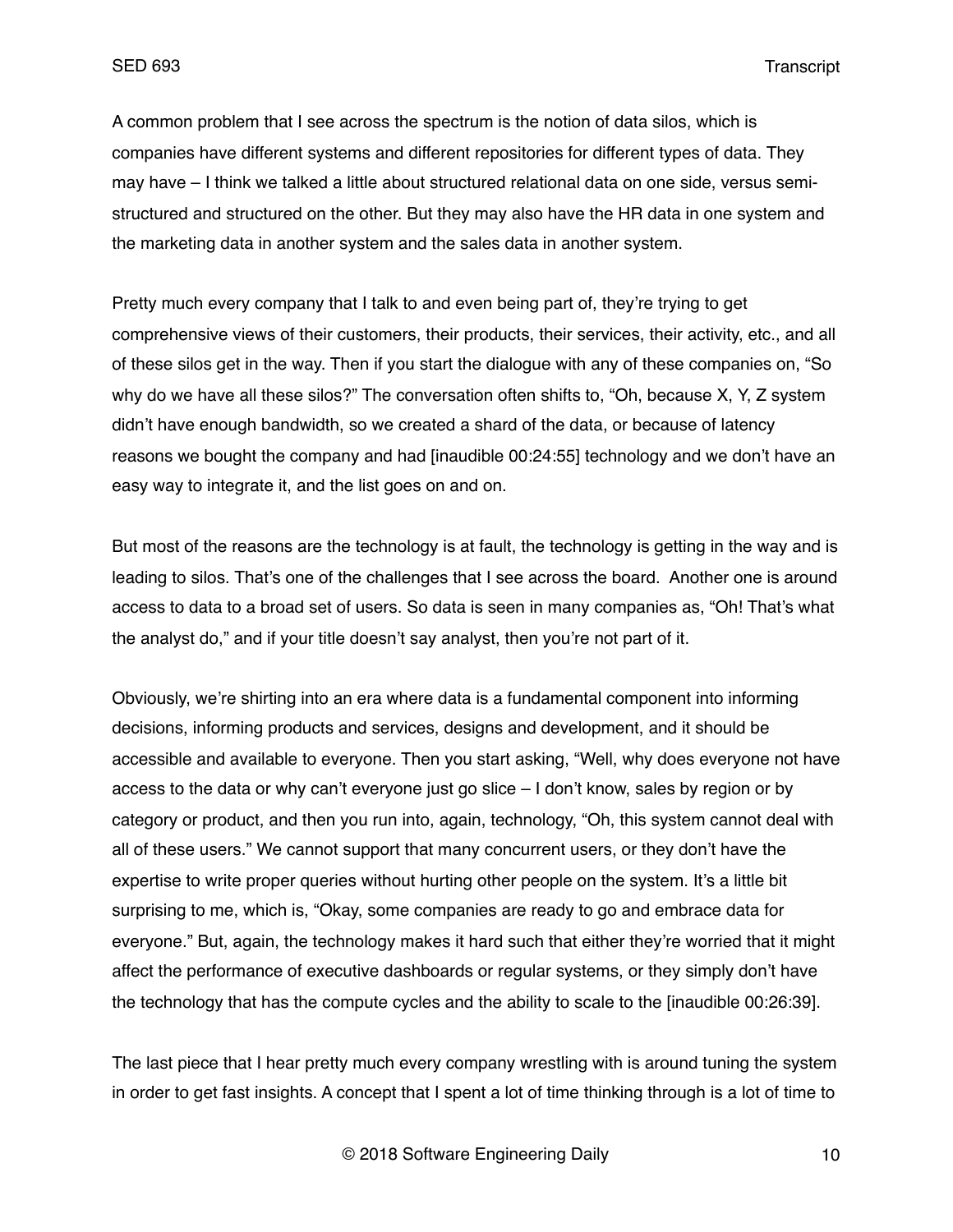insight, which is how quickly will you be able to get value out of some data? I mentioned [inaudible 00:27:03] entirely from when an event is produced to when you got an answer, when you a got dashboard that reflects the impact of that event.

Again, from where the industry is going or where the data as a strategic differentiator is going, lower time to insight is desired by every single organization, and today there's, again, technology getting in the way and tuning up technology and turning up like crazy that's sort of prevent focus on what is the right metric, what is the right dimension, what is the right question to ask as supposed to do I have the right settings to get my query to perform?

At a high level, data silos, ability to get data to everyone, which has a concurrency element and also the time to insight and performance and simplicity are general policies across every single industry. Of course, I am eager to get to the Snowflake part of the conversation, because that is what is compelling and what's motivating to me about Snowflake, but in reality, stat of the art technology has had people jump in to all these hoops.

**[00:28:11] JM:** Yeah. Well, just to give a little bit more credence to what you're saying, we've used the example on this show a number of times of the VP of marketing at a company. So the VP of marketing probably doesn't know how to do a complex Map Reduce query, and probably may not even know what the right semantics are for SQL, and yet there's tons of money at the disposal of a VP of marketing. The way that things should work is the VP of marketing should be able to say, "Computer, how much money did we spend on billboards this year and how impactful was it? What kind of sales did those billboards drive?"

In order to get an answer to questions like that, the VP of marketing has to ask the data scientist, who has to ask the data engineer, who has to ask the infrastructure engineer. The infrastructure engineer finds out where a dataset is. The data engineer figures out how to configure it. The data scientist figures out how to query it. You just have this big stream of people that's really troublesome, and this exists at much lower levels of the economy too. There are data-driven questions that an Uber driver wishes they could ask of the data around Uber. They would help Uber.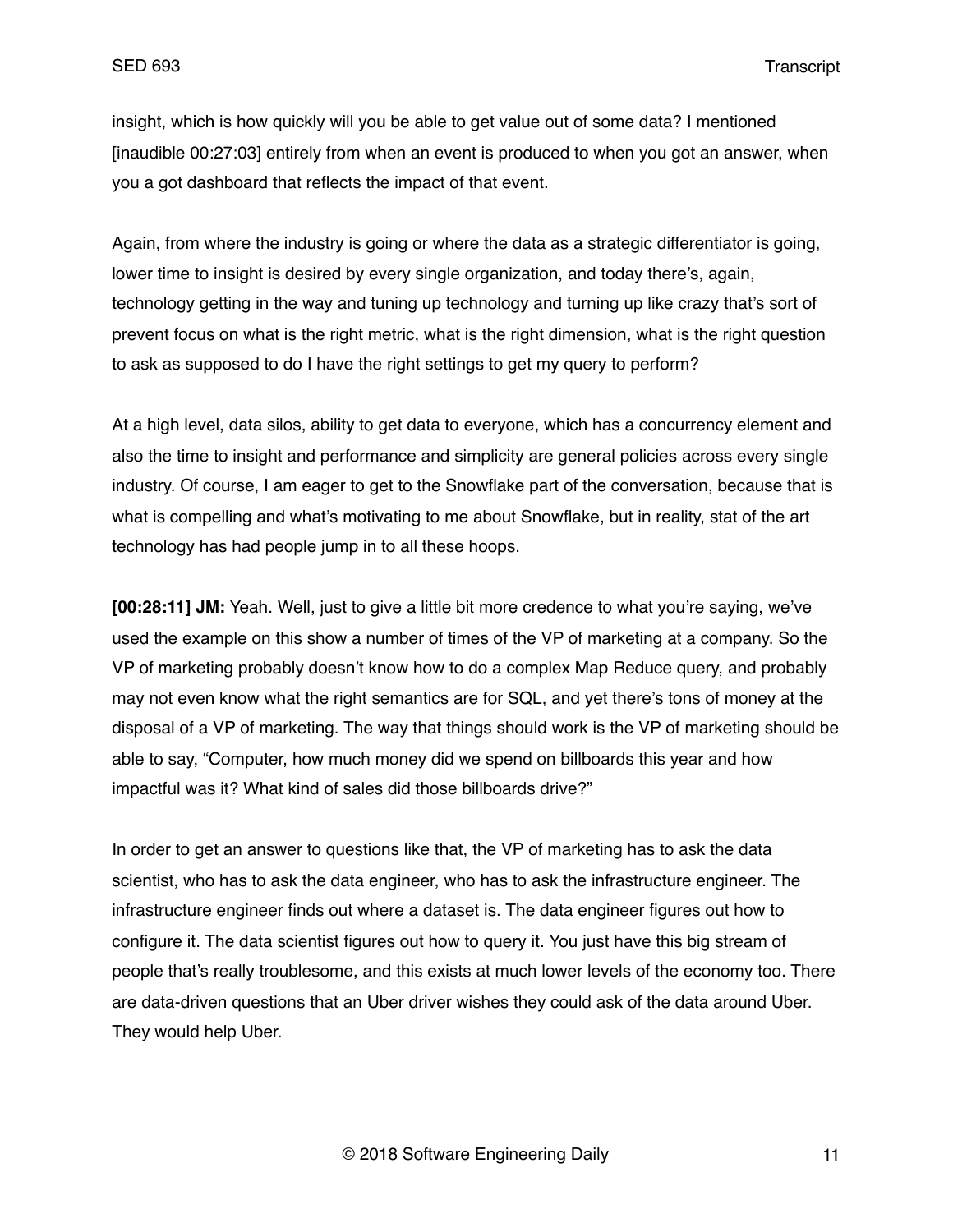If an Uber driver could say, "When are the times when I should be driving around?" That simple question, or where should I go? I know that Uber to some extent recommends that kind of behavior to the drivers, but I'm sure it could be made better. I'm sure it could be made more interactive. So just to motivate the conversation a little bit further and the degree of problems, the degree of opportunity that could be solved.

So as we make our way to talking about Snowflake, can you give a brief history of the data warehouse market and maybe the founding story of Snowflake? What drove Snowflake to be created and why there was an opportunity for a new kind of data warehouse?

**[00:30:26] CK:** History of data warehousing or background. I think we've touched a little bit already in the beginning there was a database workload without much differentiation on analytics versus operational overtime, and this is like roughly maybe 20, 20+ years ago, the notion of a database for analytics is born.

Also, the data model starts too to evolve, where instead of arranging my tables and the data in my tables in an optimal way for my transactional application, then there's models to how do you optimize it for faster analytics, and you'll hear about the dimensional data model versus the normalized data model and it's almost a religious topic for some of the people in the industry. What you see is an evolution towards specialization towards systems that will help get insights out of data and do analytics on a data.

The most interesting trend or historic trend, and I was a big part of it over at Microsoft, or I was riding the trend, was the notion you had. Primarily, data warehouses were a single server or a single machine software solution, and that's what most of us in the industry differ for many years when I say, "I was at Microsoft as part of the SQL server team, but that's what Oracle was doing." That's what most systems were doing.

Then you see the growth of parallel systems, which is more than one server, more than one machine operating as a single system. The complexity of configuring and managing and tuning the multi-machine systems gave way for the proliferation of appliances. I think what year, in 2008, 10 years ago, I think the data warehousing market was incredibly hot for appliances, and appliances were nothing but a pre-configure hardware and software solution that were tuned so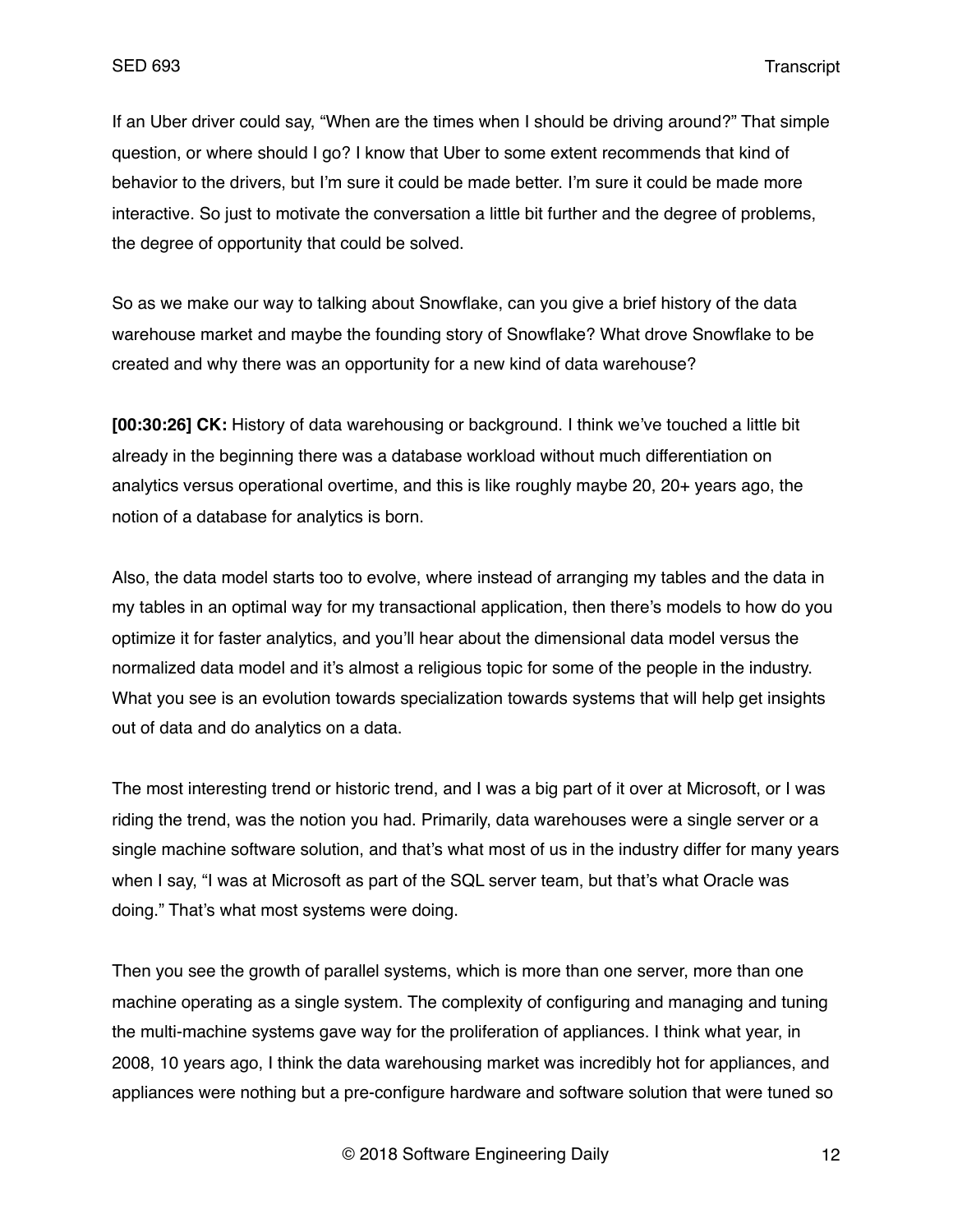that it would get the maximum benefit out of – The software could get a maximum benefit out of the hardware. That was the state of the art, again, 10 years ago, and systems were preconfiguring. You can say, "I want to buy the 10 terabyte model, or the 20 terabyte model, or the 40 terabyte, or whatever it was," and purchase decisions were done and then, "What is the throughput of the IOPS that I would get in a system? What is the dollar price per terabyte?" Back then it was in the thousands of dollars, and it was still very compelling, because it was enabling companies to do analytics and answer questions that were un-thought off before or deal with volumes that were un-thought off before.

Then you enter the latest trend, which is the cloud. Let me backtrack. Before the cloud, there's another important trend, which is the emergency of the Hadoop-based systems. If you look back at what Hadoop systems do, or HDFS-based systems, and you start to see Spark in there as well and you re-alluded to Map Reduce, all of those systems in my mind were just dealing with shortcomings of the traditional data warehouses. If a traditional data warehouse could have dealt with many petabytes of data and the traditional data warehouse could have dealt with structured and semi-structured data and it could have dealt with very, very large clusters to process queries and every single amount of time, I think it would have just gone from data warehouse systems to larger data warehouse systems and would have probably skipped the whole Hadoop wave, which is a strong statement.

Then that is when you start to see the emergence of the cloud, and cloud starts to be viable. I remember maybe 10,12 years ago, executive briefings – The executives would set the rules, "Please do not bring up the C-cloud, because I'm not C-word, because I am not interested in hearing about this cloud." The momentum was not there. There were lots of privacy concerns, security concerns, etc.

That is the context in which Snowflake emerges. Now, Snowflake was founded in 2012, and that's at the hype of Hadoop systems as the scalable way to get answers on analytics. That is a big beginning of companies being more open to the cloud, but it was not yet as mainstream accepted as it may be today. Then we have our founders. Two of them had been at Oracle for 20+ years each, and our third founder, Marcin, he was the CEO at VectorWise, or founder, CTO at VectorWise. He invented Vector-based execution.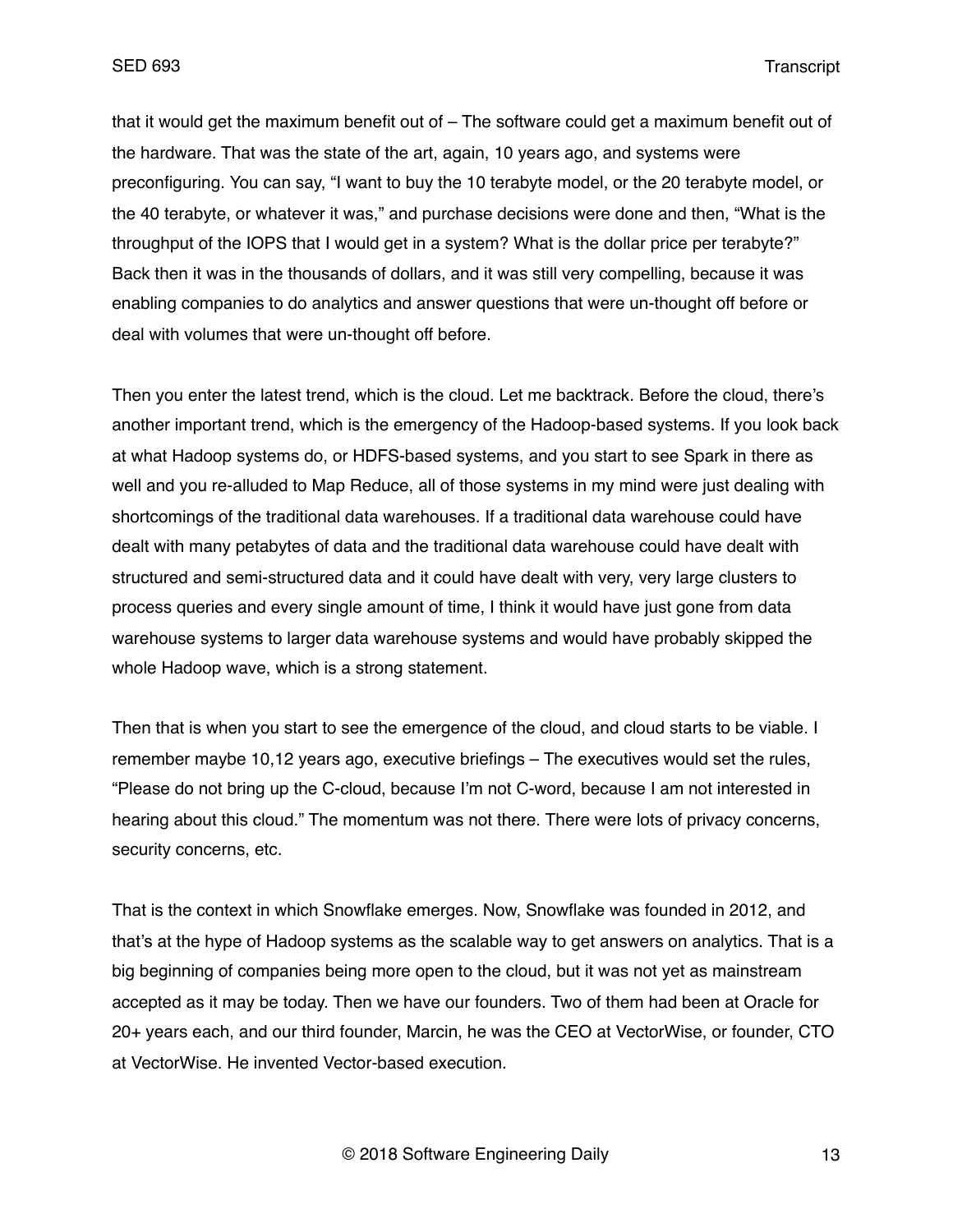The insight that our founders had was the cloud provides a new set of building blocks with a different set of primitives that would enable you to build a data warehouse. It is first and foremost a data warehouse without any of the limitations of the past with some of the benefits of a Hadoop type systems but still with the familiarity of it is SQL, it connects with BI tool, etc., etc., etc.

I'd say it's remarkable to think that at the high of the hype on Hadoop-based systems, these guys went for something that was frankly bold, very, very bold and said, "We're going to go build up traditional data warehouse, because that's what people want. Now, if you fast-forward, I think it was [inaudible 00:36:36], the ability to foresee in reality what customers in the industry would have wanted was the scalable data warehouse and not jump in through all these hoops in between.

I'm going to pause, because [inaudible 00:36:48] in case you have any questions or clarifications.

**[00:36:51] JM:** It's all really interesting. I would love to go deeper on this presentation of the HDFS, the Map Reduce era as being kind of existing in the gap between when cloud was coming out and when cloud was becoming acceptable. What are the shortcomings of Map Reduce systems, of Hadoop-based systems, and how did Snowflake figure out how to alleviate some of those issues with a new data warehouse system?

**[00:37:31] CK:** I think that the Hadoop-based systems basically enabled one thing, which was very large volumes of data, and to enable dealing and getting value out of very large volumes of data, and we're talking petabytes, [inaudible 00:37:47] petabytes, Map Reduce comes out of Google and they were doing I believe hundreds of petabytes at some point, and in order to be able to deal with those large volumes of data, there was a tremendous willingness to make tradeoffs. Tradeoffs in what sense? For example, the programming model. Even though from a small data, I use a SQL-based language to query it. I am okay learning a different thing and even writing some Java code if that is the only way that I can deal with large data.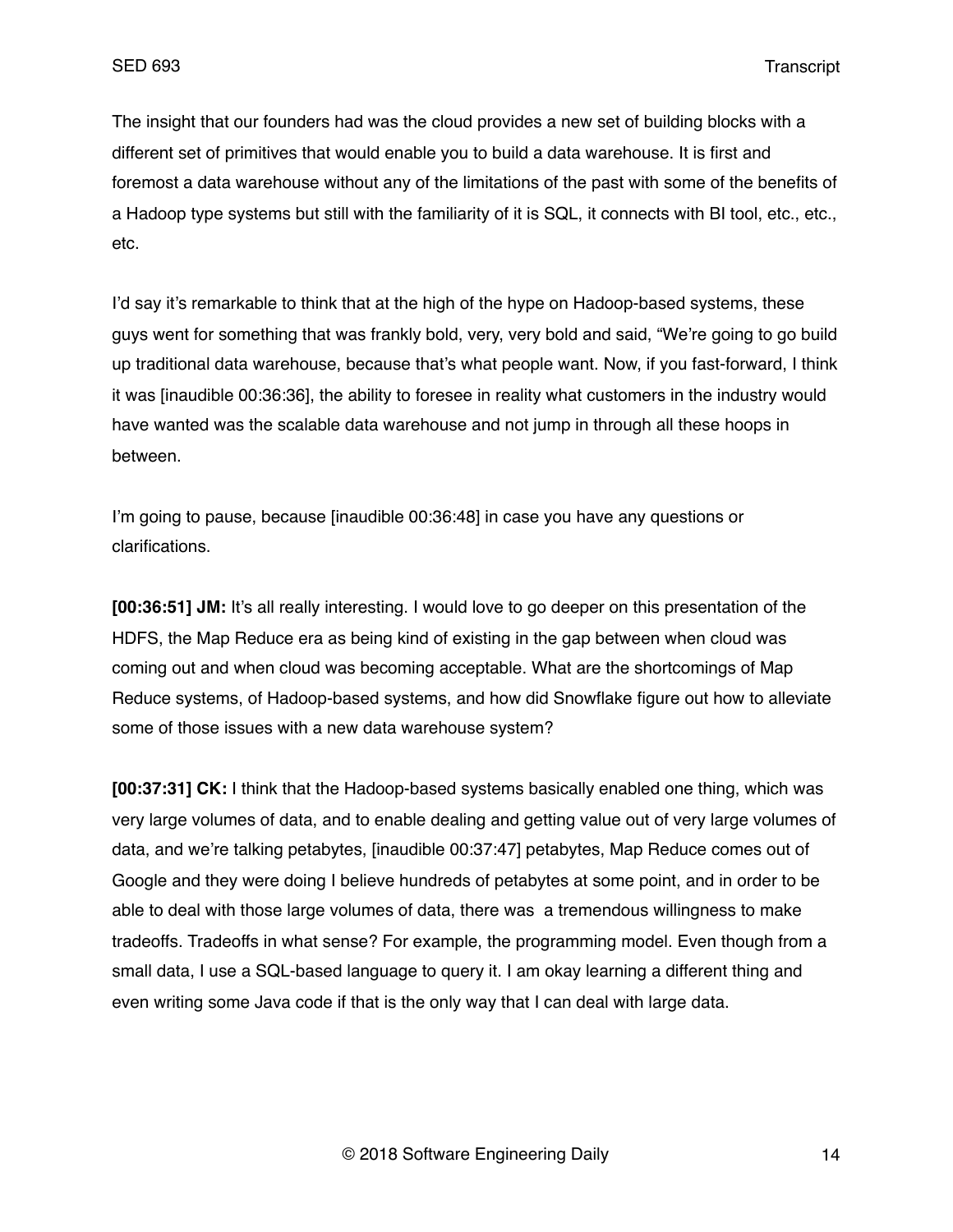I'm also willing to give up on some of the consistency guarantees. Think of transactional consistency that databases and data warehouses have had for 30+ years, but who cares about the transactions [inaudible 00:38:36] consistency guarantees if I cannot deal with a large data?

Basically, Hadoop and HDFS emerged as an alternative. It was, I think, the only viable alternative to deal with large volumes of data that required large compute clusters and in return there were all these tradeoffs. But the question stands is if there had been a system that could enable all of the traditional concepts, the SQL programming model, the transaction consistency, etc., and dealt with high volumes of data, would that have been the better answer? I think the market right now is telling us, at least based on the momentum that we're seeing on Snowflake, is that the answer is, "Yeah, we didn't want to give up all of those tradeoffs. It was necessary, because there was no other alternative. But given the choice now, I think the traditional SQL model, the traditional database model is powerful and well-received."

Again, much of this would not have been possible had it not been for the cloud, where the cloud gives you, I think, two basic building blocks. One is virtually unlimited amount of storage and the other one is virtually unlimited amount of compute, and as long as the system is architected to deal with those two independently and leverage the scalability of those systems, then you can reimagine data warehouses. Does that make sense?

**[00:40:06] JM:** Well, what I don't quite understand – So let's go back to, whatever, 2009, 2008, around the time when Hadoop was becoming more established, cloud was starting to become more popular. You're seeing the war between Cloudera, and MapR, and Hortonworks to win over the enterprise Hadoop customers. There's the Map Reduce way of querying your dataset. You're over HDFS and maybe you want to run a hive query. I think hive is the SQL like one. You can issue a SQL query over your HDFS cluster and it gets translated into a Map Reduce query and you get your summary of how your advertising did in a nightly batched Map Reduce job and you get a report the next day for it.

In contrast, there is the query model of hitting your data warehouse. Let's say the same volume of data that's in a Snowflake cluster, how does the query semantics and the query planning and the query distribution across the nodes and the setup for the data on those nodes, how does it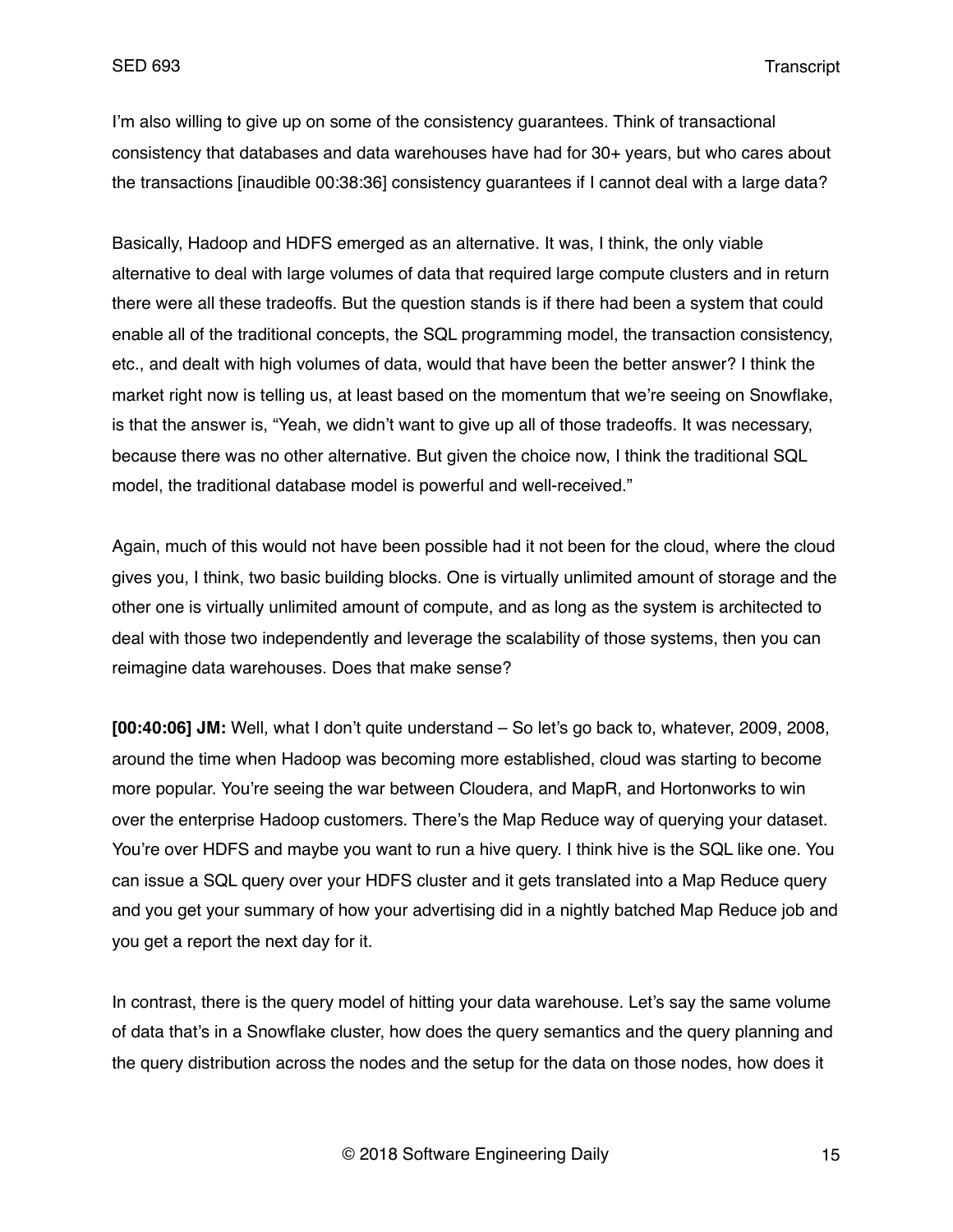differ between the HDFS Map Reduce style way of doing things versus the data warehouse in the Snowflake world?

**[00:41:34] CK:** I think the single biggest proof that Hadoop emerged in a world where customers and companies actually wanted databases is the fact that a lot of the work on Hadoop for the last many years has been around adding database capabilities, like richer SQL semantics and richer query processing, etc. The question that you ask is a big part of it, which is traditional databases, traditional data warehouses, plays a big premium on being smart in the query compilation and the query plan strategy.

So if you would say, "Give me all the sales for last month." Traditional data warehouses would go way out of their way to make sure that they only look to the data on disk for the last month. Had you done something like this with the early implementations of Hadoop? The mental model was it's not about selecting the last month. It's about selecting everything as fast as possible, and then you can decide to only display or return the result for last month. It was a BS fast as possible a high volume scan engine.

Then when you start comparing the performance of an operation like that with a traditional data warehouse for substance of a data, then the traditional data warehouse is significantly or [inaudible 00:43:02] faster than brute force approach, and then you start to see the iteration where you say, "Okay. Hadoop wants to do a little bit smarter query execution," where it knows which files to touch as supposed to scanning everything. The key thing that Snowflake does is Snowflake breaks up the data into small files, very small files automatically. We'd call them micro partitions, and we keep meta data information about every column in every one of those files.

For example, we could easily tell, "Does this file had information from last month or not?" So when you do the question on, "Give me the sales total for last month," we can very quickly look on the metadata and decide, "Okay, which files do we need to touch?" For a vast majority of those files, probably we don't even need to look at them." Then optimize a query to just look at the relevant data. That is where you see the behavior of the older style data warehousing technology operating on very large volumes of data. That's a key difference and that's why performance-wise, obviously performance varies based on the query, based on the data. So I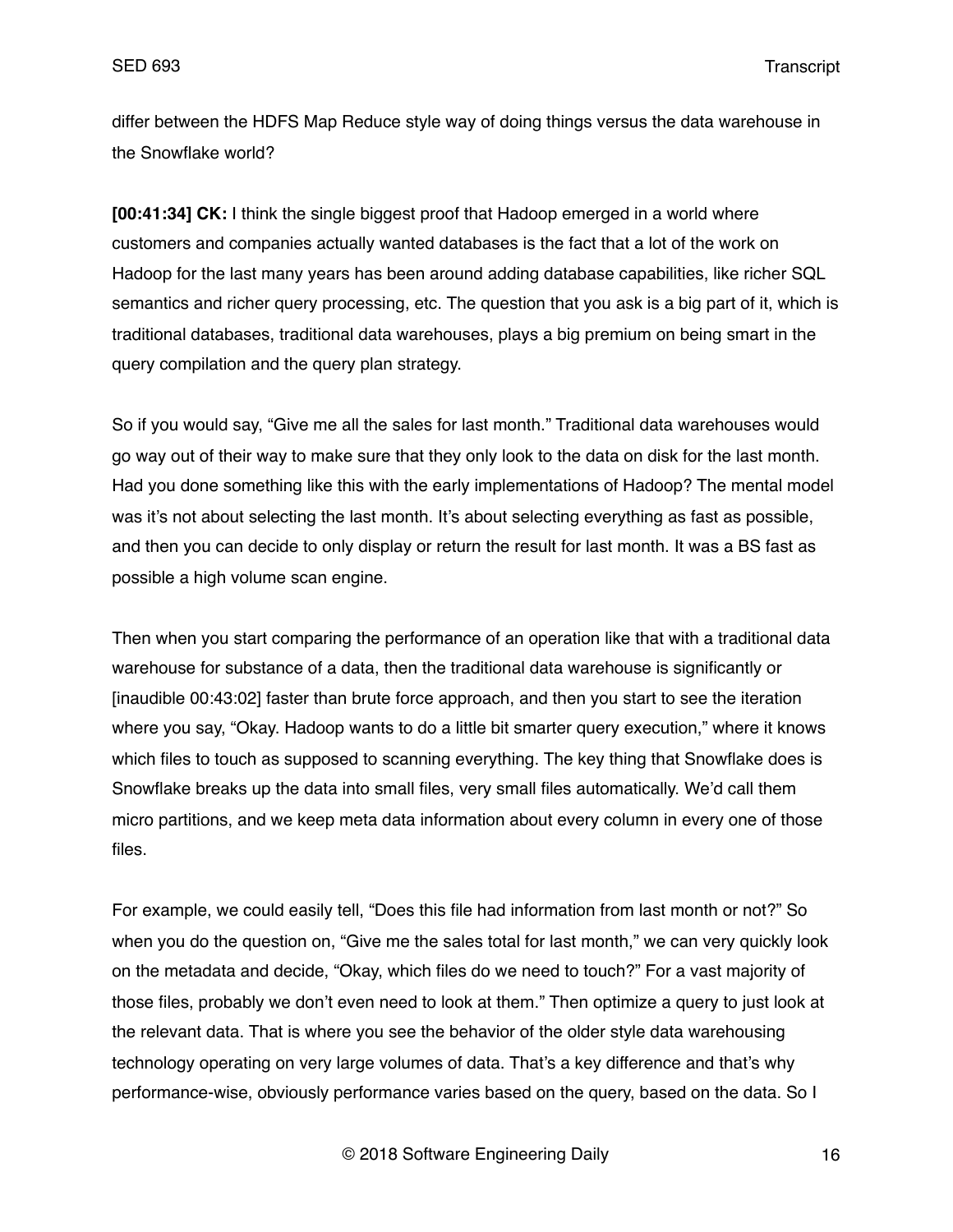need to be careful with making strong statements. But in a large number of use cases, or the vast majority of use cases, we see Snowflake delivering a performance advantage.

**[00:44:29] JM:** So it's almost like you are – Whereas as in the naïve HDFS Map Reduce model, they're just ingesting data, and then whenever you do a query, you scan everything. Because it's Map Reduced, you get to parallelize everything in a dumb parallelizable way. In contrast, the Snowflake way of doing things, at least the early days of doing things was more like you have these files that give you metadata sort of like an index in a database so that you can speed up the access time and be smarter about what parts of your dataset you're scanning.

**[00:45:10] CK:** Yeah, that's right. I want to acknowledge that, of course, Hadoop-based systems have continued to innovate a lot of the last few years trying to get to that smarter selection of files, but that was built into Snowflake on day one as a core capability. Again, because it's a system built by traditional database architects that just knew how to leverage the power of the cloud.

#### [SPONSOR MESSAGE]

**[00:45:43] JM:** Your audience is most likely global. Your customers are everywhere. They're in different countries speaking different languages. For your product or service to reach these new markets, you'll need a reliable solution to localize your digital content quickly. Transifex is a SaaS based localization and translation platform that easily integrates with your Agile development process.

Your software, your websites, your games, apps, video subtitles and more can all be translated with Transifex. You can use Transifex with in-house translation teams, language service providers. You can even crowd source your translations. If you're a developer who is ready to reach a global audience, check out Transifex. You can visit transifex.com/sedaily and sign up for a free 15-day trial.

With Transifex, source content and translations are automatically synced to a global content repository that's accessible at any time. Translators work on live content within the development cycle, eliminating the need for freezes or batched translations. Whether you are translating a

© 2018 Software Engineering Daily 17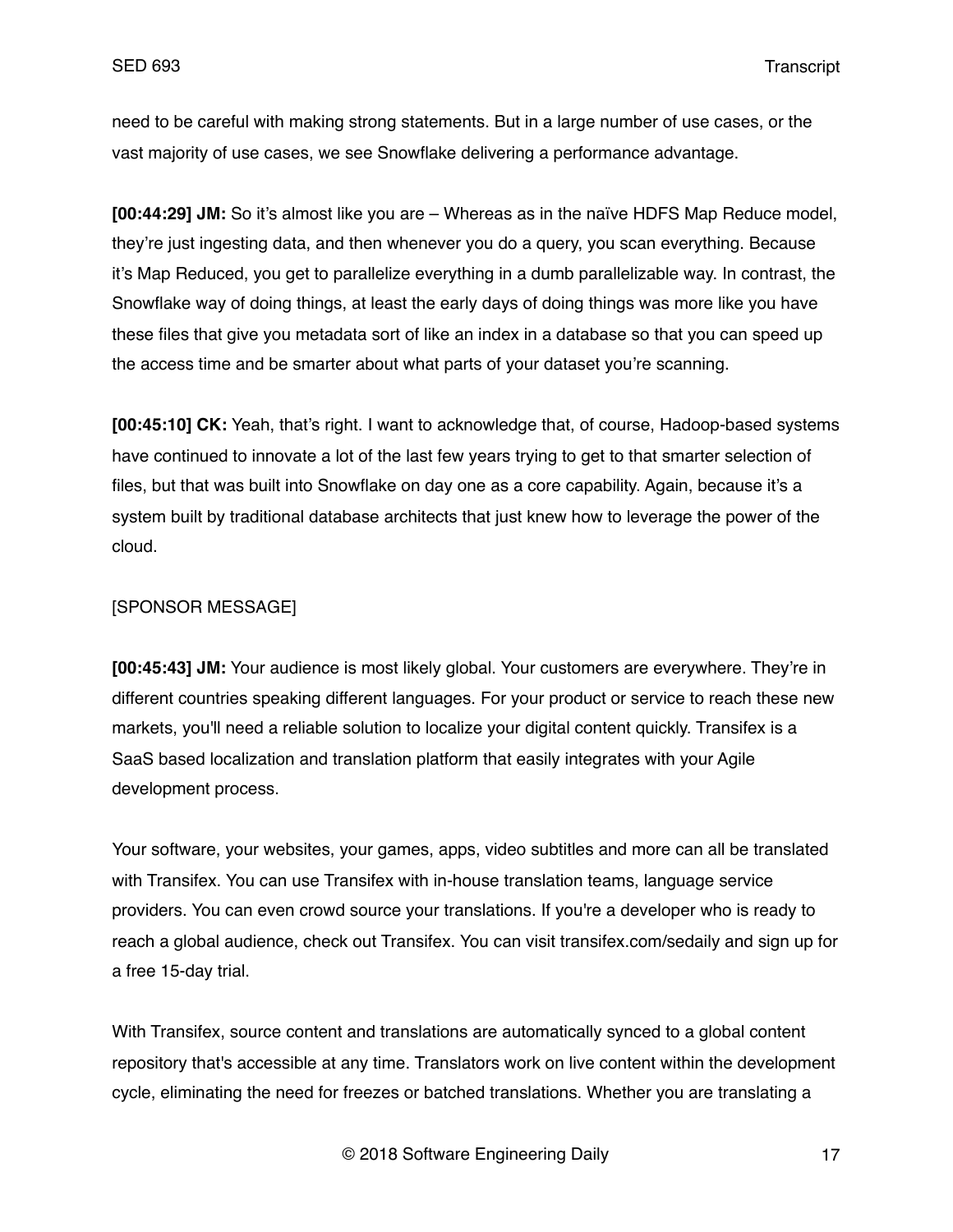website, a game, a mobile app or even video subtitles, Transifex gives developers the powerful tools needed to manage the software localization process.

Sign up for a free 15 day trial and support Software Engineering Daily by going to transifex.com/ sedaily. That's transifex.com/sedaily.

### [INTERVIEW CONTINUED]

**[00:47:32] JM:** What kinds of penalties do you pay for implementing that micro-partitioning, the indexing over that volume of data?

**[00:47:41] CK:** Yeah, I think that if you compare it against a system where a database administrator is absolutely competent, like the strongest person perfectly understands the workload of the users and does very detailed tuning of which file and which indexes, etc., you can envision use cases where you suffer a little bit on the performance side. But in reality, such BDA doesn't quite exist. They're always behind trying to keep up with an ever growing demand of queries and analytics it needs from users and they are actually end up being very busy just keeping the system running, tuning knobs and creating statistics and doing vacuuming of files and partitions and garbage collecting and all those stuff. In Snowflake, the fact that we do all of these automatically freeze up the database owners to spend time in thinking about how do you give more capability and more analytics power to your users as supposed to tuning the system?

In short, there may be a performance hit related to a perfectly tuned system, but a perfectly tuned system is a hypothetical thing that is not the reality of most customers, which is what why at that point then we talk about Snowflake where it uses the performance benefit and probably most important, it gives the simplicity benefit, where the administration of a Snowflake instance is almost zero.

**[00:49:16] JM:** Yeah. So some issues that come to mind, we just had a show about database performance and optimization, and one of the areas that we focused on was actually indexes, and you have a similar problem here, but it's not as acute, because consistency is not as important in a data warehousing operation. So if you have an influx of a bunch of new data from your transactional data store into the Snowflake data system, you're going to need to index that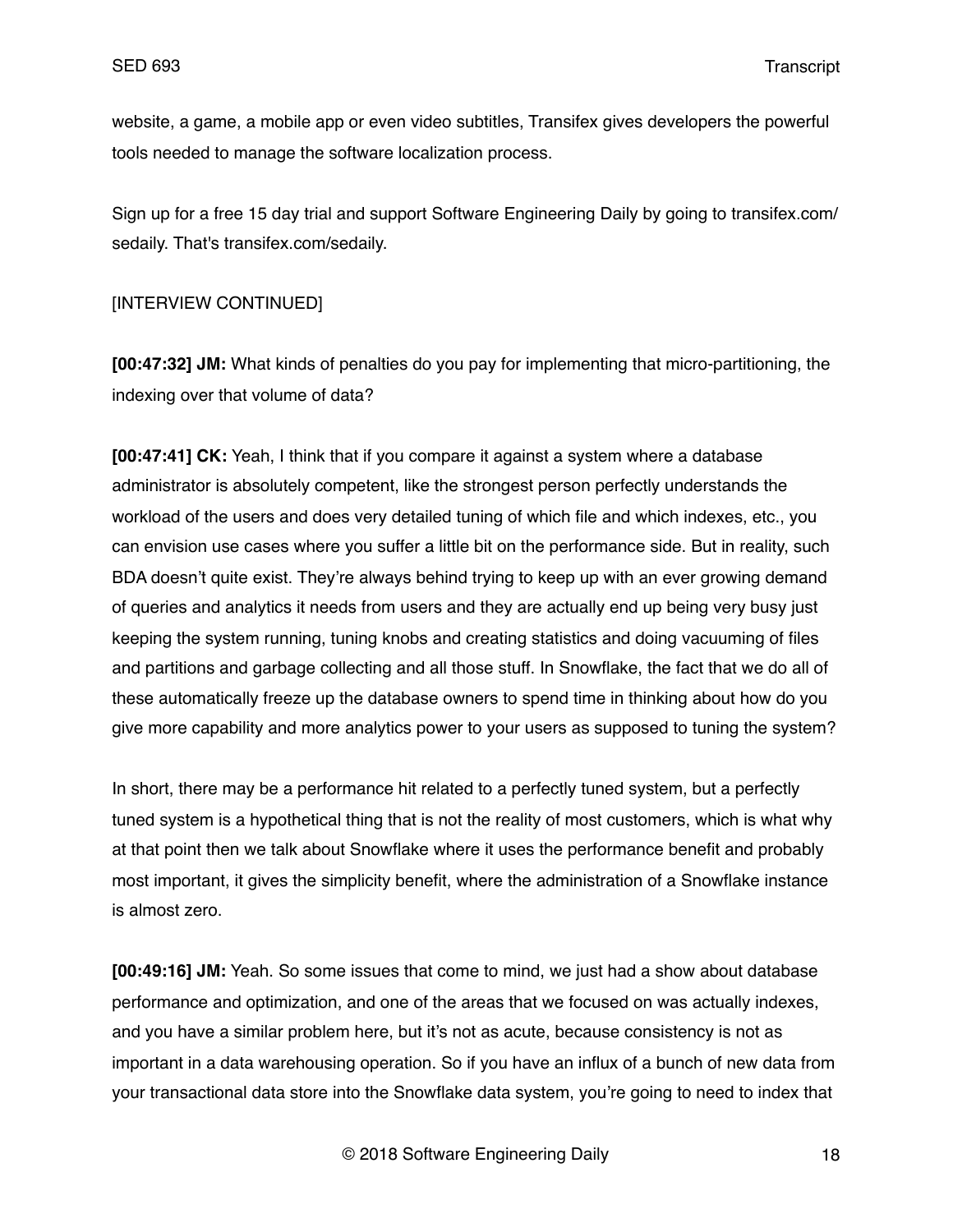data into these micro-partitions. You're going to need to create – You're going to need to update the existing indexes. Maybe you need to create new indexes. If you have a query to the data warehouse that comes in before that indexing takes place, you may miss the most recent data that's been ETL'd into the system. Is that correct? Would you count that as a possible disadvantage of the indexed-based model?

**[00:50:19] CK:** Maybe. Let me clarify a few things. So Snowflake doesn't have indexes. The only concept that you can specify for a table in Snowflake, it's called the clustering key, and the clustering key is just a column or columns that specify what is the physical ordering of a tables on disk. That's the only knob, and if the system doesn't perform, the only other choice for you to have is to increase the size of your cluster, which you can do it dynamically and we can grow [inaudible 00:50:48] clusters with a few seconds of latency.

But other than that, you set a clustering key and that's all you can do. There's no more tuning and indexing and anything like that. To the consistency comment, I think it is true that data warehousing users or data warehousing or analytical workloads may have a tolerance for lower consistency. Again, I think that is just a tradeoff imposed by limitations of traditional technology. Snowflake is a fully transactional system [inaudible 00:51:24]. So you can decide which data gets committed and seen by the rest of the system when you commit the transaction or if something goes wrong when you roller back.

So in reality, with Snowflake, you get the best of both worlds. You get the fully consistent system. You get the very large volumes of data that were not possible before and you get the simplicity of not having to be creating indexes and tuning things. Again, the only thing that you get specify as a cluster and key and that does have a very big impact on query performance, but you specify it and that's the end of it.

**[00:51:59] JM:** What parts of this data are going to be on disk versus in-memory and how fast does the access time of a data warehouse query need to be?

**[00:52:13] CK:** Great question. So all of our data gets stored in S3, S3 in Amazon and since we also support Azure, it would be in Azure storage. So all the data goes to persistent disk or a remote storage. As queries in Snowflake get data from storage, we do cache that into the local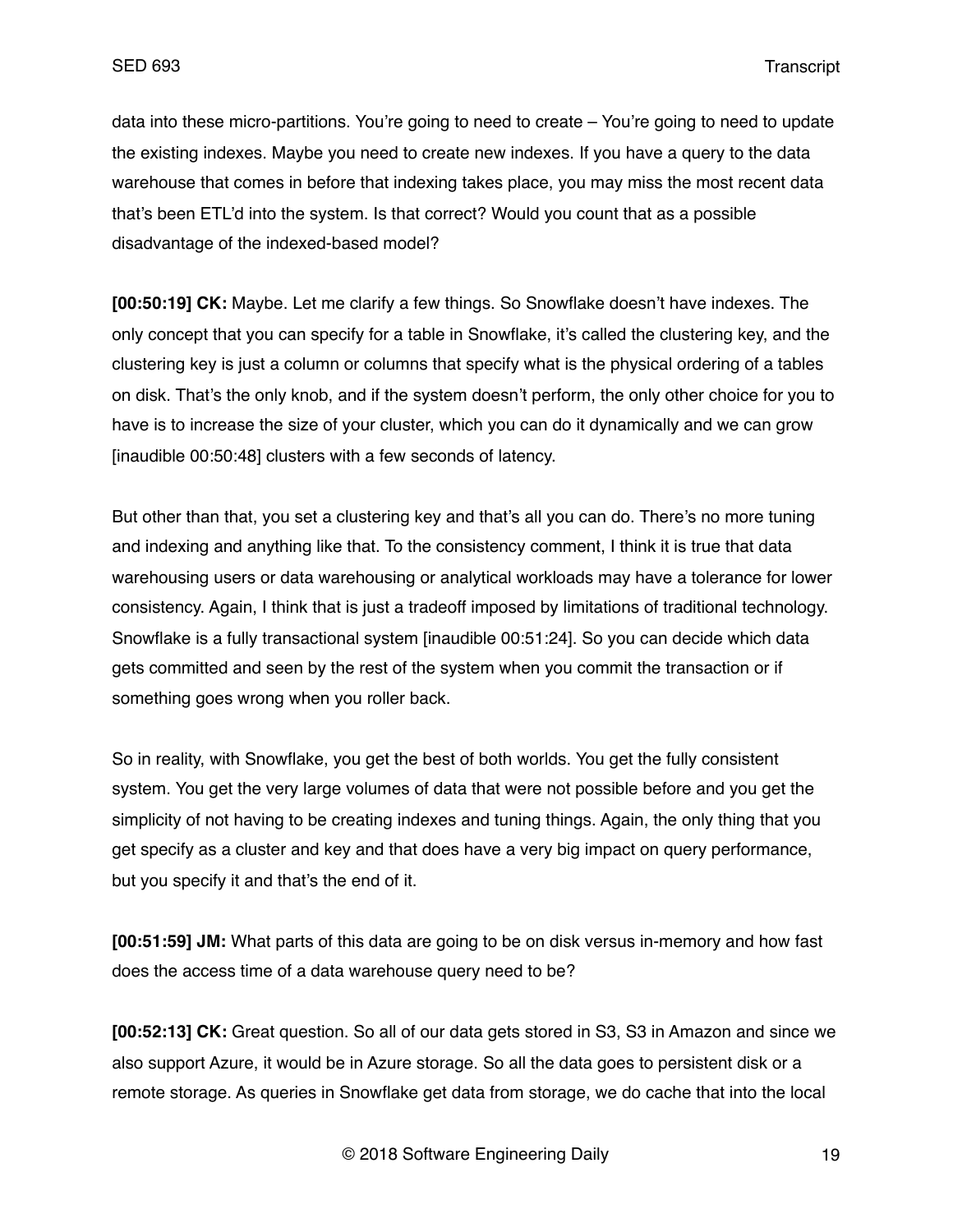compute nodes that's cached in SSDs. I don't know if you would come back closer or not to memory, but it's SSDs. So subsequent queries may leverage and benefit existing data in the caches.

To the question on query latency, my utopia would be to say any analytics query should be answered in a second or a few seconds. Obviously, there are other factors that are in play, like data volumes and cluster size. In Snowflake you can have one to as many clusters as you want and each one of them specify the size. Larger clusters are 128 nodes. So you have some control in the performance of the query, but at the end of the day, there's physics involved. If you have – I don't know, 10 petabytes, or 10 petabytes of data, there are various really physics in the way of how quickly you can move that much data over a network [inaudible 00:53:38] that is a gigabyte of networking.

But I would say for properly constructed queries that are looking at subsets of data where you don't have to move a petabyte of data in the query, it is not uncommon to just take a couple of seconds for regular query performance.

**[00:53:56] JM:** We've seen the rise of these streaming systems, like Spark and Dataflow from Google. What access patterns and architectural patterns are you seeing of people using these systems or systems like Tensorflow together with a data warehouse like Snowflake?

**[00:54:19] CK:** Yeah. For sure it's an important trend and it speaks to what I mentioned around lower time to insight. I think the notion of something happened today and I need to wait until tomorrow for my dashboard to report, that is becoming increasingly rare. It still happens a lot and many companies are still doing like daily ETLs at the end of the day, but the need and the notion is I want data sooner. I want lower latency. I want lower time to insight. The way to achieve this is by having streaming interfaces that are just moving data continuously or in very small batches from wherever the data is getting created to this system where you analyze it. That's where you see the emergence of Dataflow, Kafka, Kinesis. All of these systems are great to move data with low latency in a streaming fashion from one place to another and a large number of customers are landing continuous data into S3 or Azure Storage or GCS over in Google Cloud.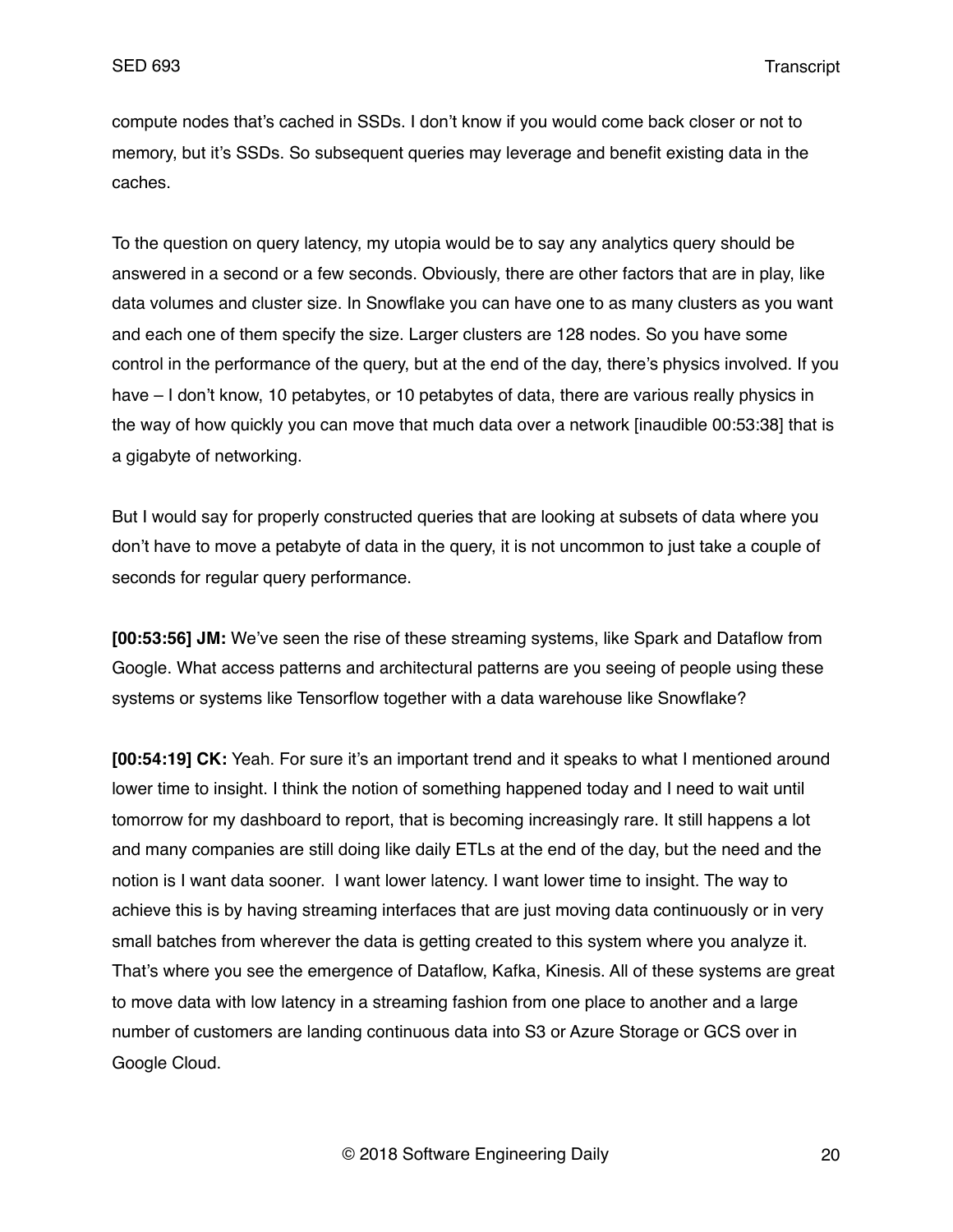Eventually what customers want is to analyze that data. So we see all sorts of patterns. I was just doing a week-long customer visits, and I think most customer I talk to had some form of – This process that was getting data from a Kafka queue into S3. Then from S3, in Snowflake we have a feature called Snow Pipe, that basically you can configure that as files land on S3, we will identify and pick them up and loading them into Snowflake making them available for query.

I think, today, latency is on the order of a minute or two end to end from when the data lands in S3 and the moment that it's available in Snowflake. What we're seeing as a big trend is, yes, customers want a lot of streaming, and we at Snowflake integrate with all of those systems, make it easy to ingest data from those streaming systems and make it available for query as low as possible.

Aspirationally, I would like to continue pushing latency lower, and there are some tradeoffs there. But it's pretty remarkable that many customers today can tell you that their dashboards are 5, or 10, or 15 minutes out of date as supposed to daily or even longer.

**[00:56:50] JM:** All right. Just a few more questions and we'll wrap up. You alluded earlier to the fact that you don't really think that the notion of a data lake is maybe necessary or is the right abstraction to be thinking about. I think I agree with you. You're the second or third or fourth person who's come on the show and kind of described the data lake being replaced by some system that involves Kafka and S3, and you could say S3 is the data lake here, or you could say Kafka is the data lake here. Maybe could you give a little bit more color on what you mean by when you say that this data lake idea might not be necessary and how Kafka fits into this equation.

**[00:57:34] CK:** I think of a data lake as a set of requirements. I need to be able to fit all my data. I need to be able to fit structure and a structured data. I need to be able to keep it in its original form and I need to be able to model it for query and analytics. Once you turn it into requirements, then there are many systems that do that. S3 with, say, a Kafka queue or a Kinesis queue helping move data from operational system into storage and some query ability that would provide a data lake solution. The query availability, you may decide where you want – I don't know, a [inaudible 00:58:13] system or [inaudible 00:58:14] spectrum, etc. There are multiple ways to query the data, which as a whole, satisfy the needs of a data lake.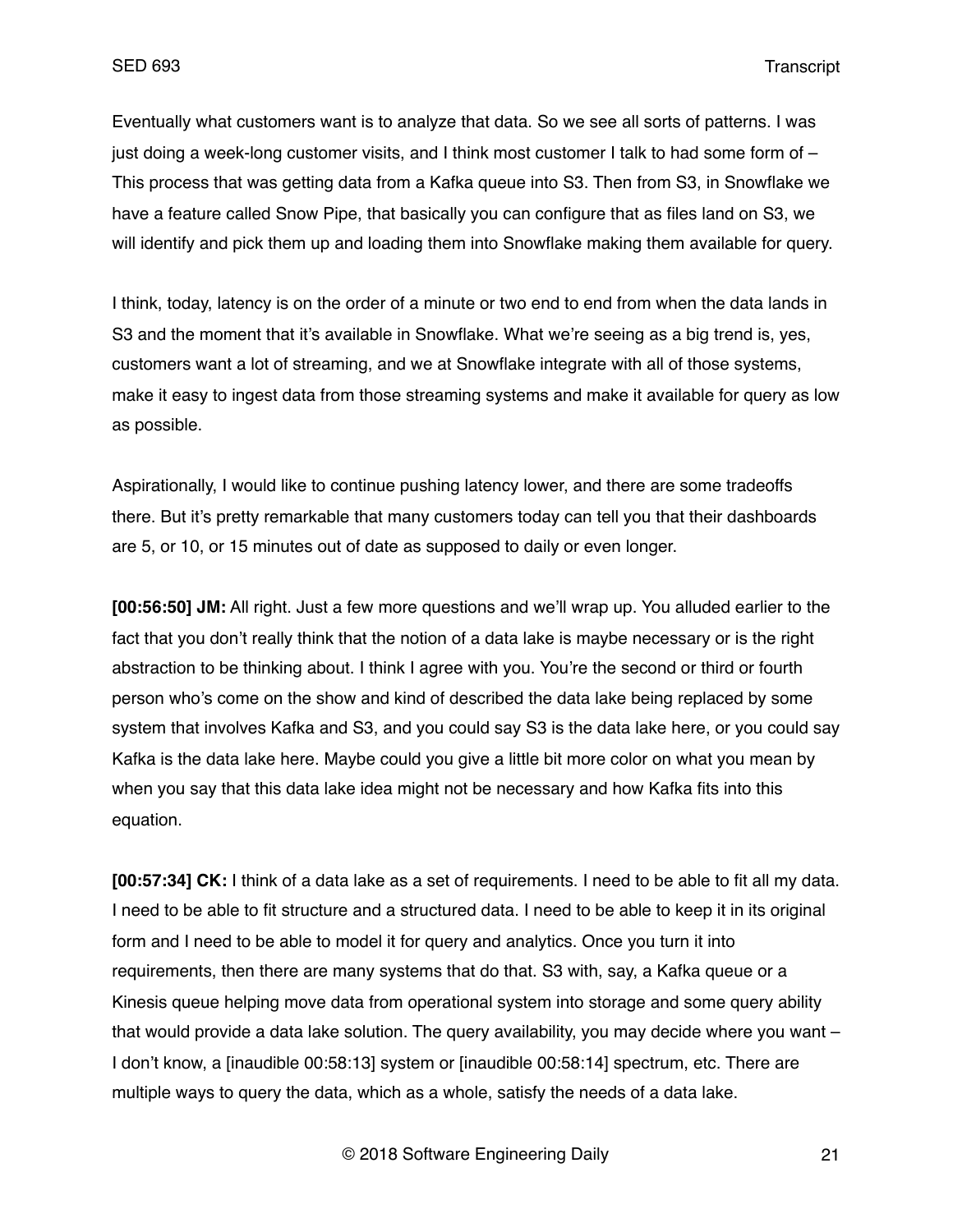Obviously, I'm at Snowflake and I'm convinced that Snowflake is a perfectly suitable solutions to meet the data lake requirements. You can ingest as much data as you want. You can ingest structured data and semi-structured data and leave it in an original form and convert it later on. We have a world class query engine to analyze the data.

So, yeah, I think that data lake is less so a system and more a pattern. As we discussed Kafka or Kinesis can feed Snow in the same way that it can feed S3 or Azure storage. As a set of requirements, there are multiple systems that meet those needs. Of course, Snowflake can do those very well.

**[00:59:08] JM:** All right. Just to close this off, we've been talking about a lot of the problems and the opportunities in the data platform space and it's a pretty amazing time, because we're starting to see so much amazing technology be accessible to enterprises that don't have as much engineering capability. They have some engineering capability, but the combination of cloud and really interesting startups that have been created on top of cloud, basic cloud infrastructure, like S3, is just really amazing to see.

So what are the things that we're going to see from the data platform industry as a whole and Snowflake in particular over the next 5 to 10 years?

**[00:59:53] CK:** I think the move to managed services is a big trend and this enable by the cloud. Managed services that there are companies like Snowflake that are running the infrastructure and removing from the customers to do list everything that was traditionally in there to the list. Are procuring hardward? Are you getting new servers? Are you renewing them? Are you patching them? Etc. We take it a step further on administration of tables and [inaudible 01:00:23] and all those things. I think managed service as a whole will continue to rise. I think the cloud is here to stay. I have not spoken to one company that has told me we're not doing the cloud. Even the most conservative want to have plan B on-prem, they're still thinking cloud fits a big portion of our strategic long-term architecture.

I think multi-cloud is emerging very strong across most of the customer [inaudible 01:00:53]. Customers don't want to lock in into a single cloud where my managed service lives. So you'll